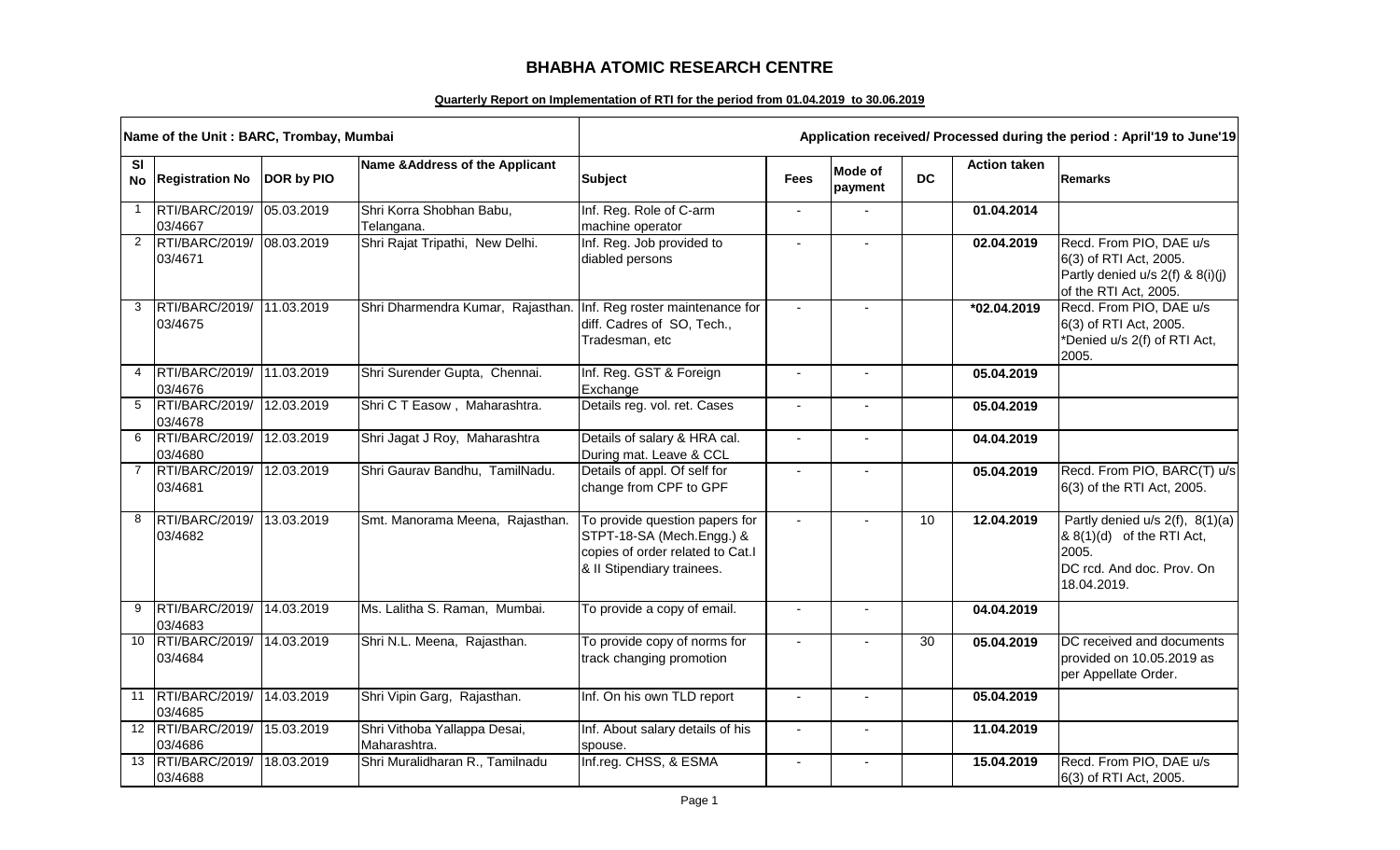| SI | No Registration No                      | DOR by PIO | Name & Address of the Applicant                         | <b>Subject</b>                                                                                    | <b>Fees</b>    | Mode of<br>payment | <b>DC</b> | <b>Action taken</b> | <b>Remarks</b>                                                                                                            |
|----|-----------------------------------------|------------|---------------------------------------------------------|---------------------------------------------------------------------------------------------------|----------------|--------------------|-----------|---------------------|---------------------------------------------------------------------------------------------------------------------------|
| 14 | RTI/BARC/2019/<br>03/4689               | 19.03.2019 | Shri Sakthivel S., Tamilnadu.                           | Inf. reg. Medical Physics<br>Competency examination<br>(MPCT)                                     |                |                    |           | *09.04.2019         | Trfd. to PIO, AERB u/s 6(3) of<br>RTI Act, 2005 on 20.03.2019.<br>*Denied                                                 |
| 15 | RTI/BARC/2019/<br>03/4690               | 19.03.2019 | Shri Rathod Rajat Jayantilal,<br>Gujarat.               | Inf.reg. Nuclear Engg. & its job<br>opportunities in DAE & its units                              | $\blacksquare$ |                    |           | 04.04.2019          | Recd. From PIO, DAE u/s<br>6(3) of RTI Act, 2005.<br>Partly denied u/s 2(f) of the<br>RTI Act, 2005.                      |
| 16 | RTI/BARC/2019/<br>03/4691               | 19.03.2019 | Shri Surender Gupta, Chennai.                           | Inf. Reg.GST, Foreign<br>Exchange & customs duty                                                  | $\blacksquare$ |                    |           | 11.04.2019          |                                                                                                                           |
|    | 17 RTI/BARC/2019/<br>03/4692            | 19.03.2019 | Shri Narasingha Sahu, Tamil Nadu.                       | Inf. Reg. Advanced increments<br>granted to CAT-II absorbed<br>employees                          |                |                    | 40        | 09.04.2019          | DC received and documents<br>provided on 16.05.2019                                                                       |
| 18 | RTI/BARC/2019/<br>03/4693               | 19.03.2019 | Shri Ravi Pathak, Madhya Pradesh.                       | Inf. Reg. conversion of<br><b>Technical Officer into Scientific</b><br>Officer                    |                |                    |           | 08.04.2019          |                                                                                                                           |
| 19 | RTI/BARC/2019/ 20.03.2019<br>03/4695    |            | Shri Sanjay Kumar Jain, Delhi.                          | Inf. Reg. Boring the bored<br>Caste-in-situ piles.                                                | $\blacksquare$ |                    |           | *05.04.2019         | *Denied u/s 2(f) of the RTI<br>Act, 2005.                                                                                 |
| 20 | RTI/BARC/2019/ 22.03.2019<br>03/4696    |            | Shri Milind Tripathi, Odisha.                           | Inf. Reg. UDC exam dates.                                                                         | $\blacksquare$ |                    |           | 05.04.2019          |                                                                                                                           |
|    | 21 RTI/BARC/2019/<br>03/4697            | 26.03.2019 | Shri Sajal Garg, Haryana.                               | Inf. Reg. Nuclear tests.                                                                          | $\blacksquare$ |                    |           | 05.04.2019          | Recd. From PIO, DAE u/s<br>6(3) of RTI Act, 2005.                                                                         |
| 22 | RTI/BARC/2019/ 26.03.2019<br>03/4698    |            | Smt. Vaddi Satyavathi W/O<br>Satyanarayana Murthy, A.P. | Inf. Reg. Compulsory<br>retirement benefits of her<br>husband.                                    | $\blacksquare$ |                    |           | 24.04.2019          | Partly denied u/s 2(f) & 8(i)(j)<br>of the RTI Act, 2005.                                                                 |
| 23 | RTI/BARC/2019/ 28.03.2019<br>03/4700    |            | Ms. Neeraja Kerala.                                     | Inf. Reg. Question papers of<br>STPT.                                                             |                |                    |           | 09.04.2019          | Recd. From PIO, DAE & PIO,<br>NFC u/s 6(3) of RTI Act,<br>2005. Partly denied u/s<br>8(1)(d) of the RTI Act, 2005.        |
| 24 | RTI/BARC/2019/ 28.03.2019<br>03/4701    |            | Shri Mohan Mukesh Malviya,<br>Rajasthan.                | Inf. Reg. Cut off marks and<br>Question papers of OCES.                                           | $\blacksquare$ |                    |           | 10.04.2019          | Partly denied u/s 8(1)(d) of<br>the RTI Act, 2005.                                                                        |
| 25 | RTI/BARC/2019/<br>03/4702               | 28.03.2019 | Shri Harvin Nelson Arulandhu, Tamil<br>Nadu.            | Inf. Reg. Scored marks in<br>MPCT exams.                                                          | $\blacksquare$ |                    |           | 10.04.2019          | Partly denied u/s 2(f) &<br>8(1)(d) of the RTI Act, 2005.                                                                 |
| 26 | RTI/BARC/2019/<br>03/4703               | 29.03.2019 | Ms. Yenumula J.B. Manikyamba,<br>Godavari District A,   | Reg. Provision of marks,<br>answer sheet & merit list of<br>exam against advt. 01/2018(R-<br>IV). | $\blacksquare$ |                    |           | 15.04.2019          |                                                                                                                           |
|    | 27 RTI/BARC/2019/ 31.03.2019<br>03/4704 |            | Ms. Monika Saini, Uttar Pradesh.                        | Inf. Reg. Her husband                                                                             |                |                    |           | 12.04.2019          | Partly denied u/s 2(f) of the<br>RTI Act, 2005.                                                                           |
|    | 28 RTI/BARC/2019/ 01.04.2019<br>04/4705 |            | Shri Bisoyi Sarojkumar Ramchandra,<br>Gujarat           | Inf. Reg. Adv. 1/2018(R-1)<br>Cat.I exam.<br>Page 2                                               |                | Online             |           | 22.04.2019          | Trfd. To PIO, Mysore u/s 6(3)<br>of RTI Act, 2005 on<br>04.04.2019.<br>Partly denied u/s 8(1)(d) of the<br>RTI Act, 2005. |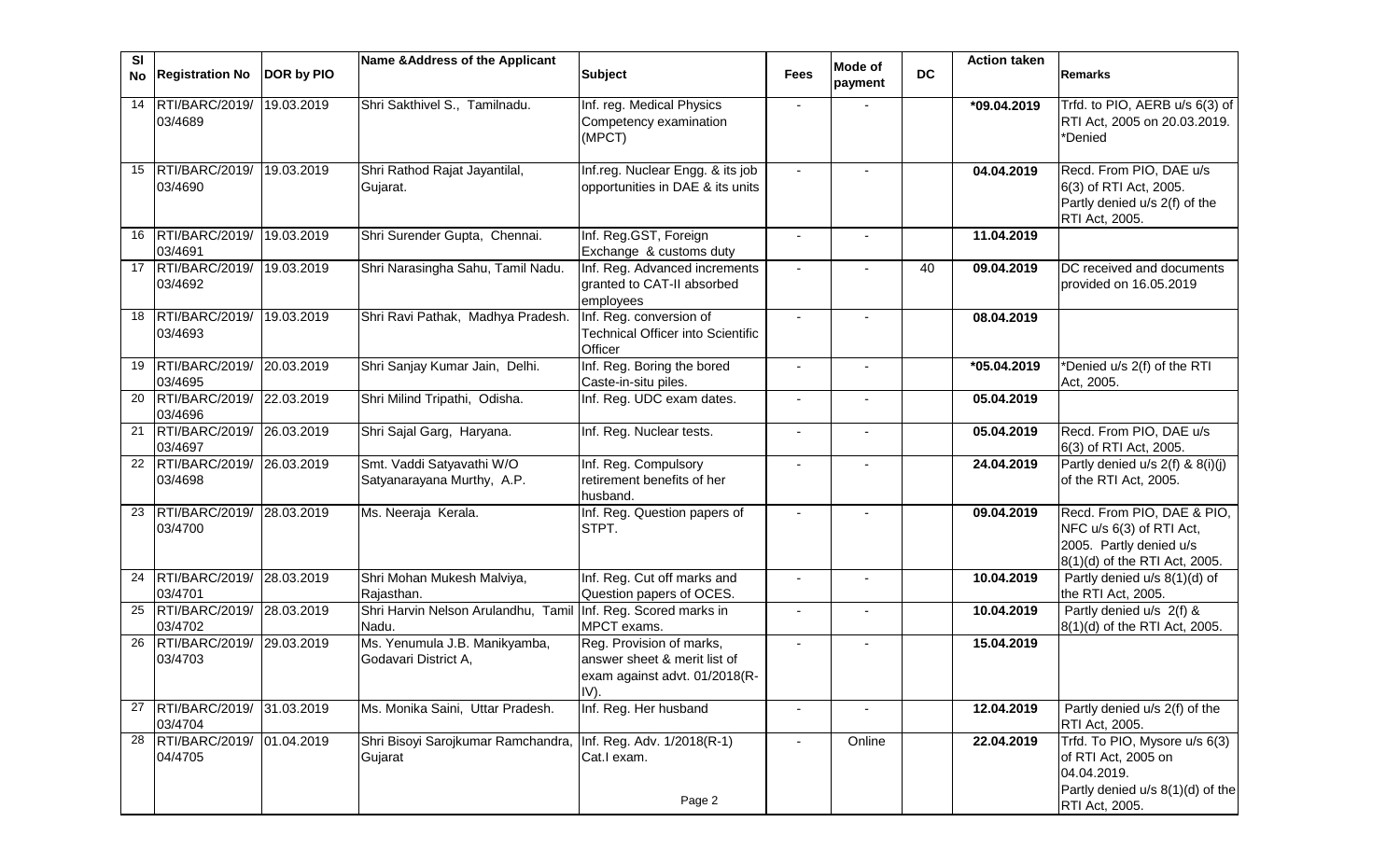| SI |                                         |            | Name & Address of the Applicant         |                                                                |                |                       |           | <b>Action taken</b> |                                                                                                                                |
|----|-----------------------------------------|------------|-----------------------------------------|----------------------------------------------------------------|----------------|-----------------------|-----------|---------------------|--------------------------------------------------------------------------------------------------------------------------------|
| No | <b>Registration No</b>                  | DOR by PIO |                                         | <b>Subject</b>                                                 | <b>Fees</b>    | Mode of<br>payment    | <b>DC</b> |                     | <b>Remarks</b>                                                                                                                 |
| 29 | RTI/BARC/2019/<br>04/4706               | 01.04.2019 | Shri Deepak Bhatia, Uttar Pradesh       | Inf. Reg. BARC Co.op Credit<br>Society                         | $\sim$         | Online                |           | **10.04.2019        | **Trfd. To PIO, O/o Deputy<br>Registrar Co.op.Socities,<br>Belapur, Navi Mumbai u/s 6(3)<br>of RTI Act. 2005 on<br>09.04.2019. |
| 30 | RTI/BARC/2019/<br>04/4707               | 02.04.2019 | Shri R.K. Nevge, Mumbai.                | Inf. Reg. Transport facility for<br><b>BARC</b> employees      | 10             | Cash                  |           | 18.04.2019          | Partly denied u/s 8(1)(e) of the<br>RTI Act, 2005.                                                                             |
|    | 31 RTI/BARC/2019/<br>04/4708            | 02.04.2019 | Shri Prabakar Victor, Coimbatore.       | Inf. Reg. TLD accredited Labs,                                 | 10             | <b>IPO</b>            |           | 26.04.2019          | Recd. From PIO, AERB u/s<br>6(3) of the RTI Act, 2005.                                                                         |
|    | 32 RTI/BARC/2019/<br>04/4709            | 02.04.2019 | Shri Govindarajan K, Tamilnadu.         | Inf. Reg. Advanced increments<br>granted to CAT-II trainees.   |                | Paid at<br><b>DAE</b> |           | 01.05.2019          | Recd. From PIO, DAE u/s<br>6(3) of the RTI Act, 2005.                                                                          |
| 33 | RTI/BARC/2019/<br>04/4710               | 02.04.2019 | Shri Singam Naresh Kumar, Odisha.       | Inf. Reg. Transfer policy of<br><b>Scientific Staff</b>        |                | Online                |           | 16.04.2019          | Partly denied u/s 2(f) of the<br>RTI Act, 2005.                                                                                |
|    | 34 RTI/BARC/2019/<br>04/4711            | 03.04.2019 | Smt. Monika Saini, Uttar Pradesh.       | Inf. Reg. Husband of self.                                     |                | Online                |           | 26.04.2019          | Recd. From PIO, BARC(T) u/s<br>6(3) of the RTI Act, 2005.<br>Partly denied u/s 2(f) of the<br>RTI Act, 2005.                   |
| 35 | RTI/BARC/2019/<br>04/4712               | 03.04.2019 | Shri Debayan Gupta, Delhi.              | Inf. Reg. Land acquisition                                     |                | Online                |           | 11.04.2019          | Recd. From PIO, DAE u/s<br>6(3) of the RTI Act, 2005.                                                                          |
| 36 | RTI/BARC/2019/<br>04/4713               | 03.04.2019 | Shri K.S. Elango, Tamilnadu.            | Inf. Reg. Promotion norms w.r.t.<br>5th CPC.                   | $\sim$         | Online                |           | 15.04.2019          | Recd. From PIO, DAE u/s<br>6(3) of the RTI Act, 2005.                                                                          |
|    | 37 RTI/BARC/2019/<br>04/4714            | 03.04.2019 | Shri Pushpendra Saini,<br>Maharashtra.  | Inf. Reg. Periodic medical<br>examination of BARC<br>employees | ÷.             | Online                |           | 18.04.2019          | Partly denied u/s 8(1)(j) of the<br>Rti Act, 2005.                                                                             |
| 38 | RTI/BARC/2019/<br>04/4715               | 03.04.2019 | Shri Rahul Kumar, Bihar                 | Ing. Reg. Advt. No.<br>1/DPS/2018 for Steno Gr. II             | $\blacksquare$ | Online                |           | $*$ $65.04.2019$    | **Trfd. To PIO, DPS u/s 6(3)<br>fo the RTI Act, 2005.                                                                          |
| 39 | RTI/BARC/2019/<br>04/4716               | 04.04.2019 | Shri Akash Sudhir Salve, Mumbai.        | Inf. Reg UDC exam w.r.t. adv.<br>No. 01/2016                   | $\blacksquare$ | Online                |           | 30.04.2019          |                                                                                                                                |
|    | 40 RTI/BARC/2019/<br>04/4717            | 05.04.2019 | Shri Santosh Vinayak Durbhatkar<br>Goa. | Inf. Reg. Birth certificate of<br><b>BARC</b> employee         | 10             | <b>DD</b>             |           | 18.04.2019          |                                                                                                                                |
|    | 41 RTI/BARC/2019/<br>04/4718            | 05.04.2019 | Dr. Sailen Ghosh, Mumbai.               | Inf. Reg. decision taken on<br>letter given by self.           | 10             | Cash                  | 14        | 03.05.2019          | Partly denied u/s 2(f) of the<br>RTI Act, 2005.<br>DC recd. & documents<br>provided on 14.05.2019                              |
|    | 42 RTI/BARC/2019/ 06.04.2019<br>04/4719 |            | Shri Samim Molla, West Bengal           | Inf. Reg. Allotment rules                                      | $\blacksquare$ | Online                |           | **10.04.2019        | **Trfd. To PIO, UCIL u/s of<br>6(3) of the RTI Act, 2005.                                                                      |
|    | 43 RTI/BARC/2019/<br>04/4720            | 07.04.2019 | Shri Sagar Dattatray Mohite, Thane.     | Inf. Reg. Post for Ph.D. In<br>Pharmaceutical Chemistry        | $\blacksquare$ | Online                |           | 06.05.2019          | Partly denied u/s 2(f) of the<br>Rti Act, 2005.                                                                                |
|    | 44 RTI/BARC/2019/<br>04/4721            | 08.04.2019 | Shri Anand Kumar, Delhi.                | Inf. Reg. TLD Badge                                            | 10             | <b>IPO</b>            |           | 08.05.2019          |                                                                                                                                |
|    | 45 RTI/BARC/2019/<br>04/4722            | 08.04.2019 | Shri Ram Bachan, Uttar Pradesh.         | Inf. Reg. APAR of self.                                        |                | Online                |           | *26.04.2019         | *Denied u/s 8(1)(a) of the RTI<br>Act, 2005.                                                                                   |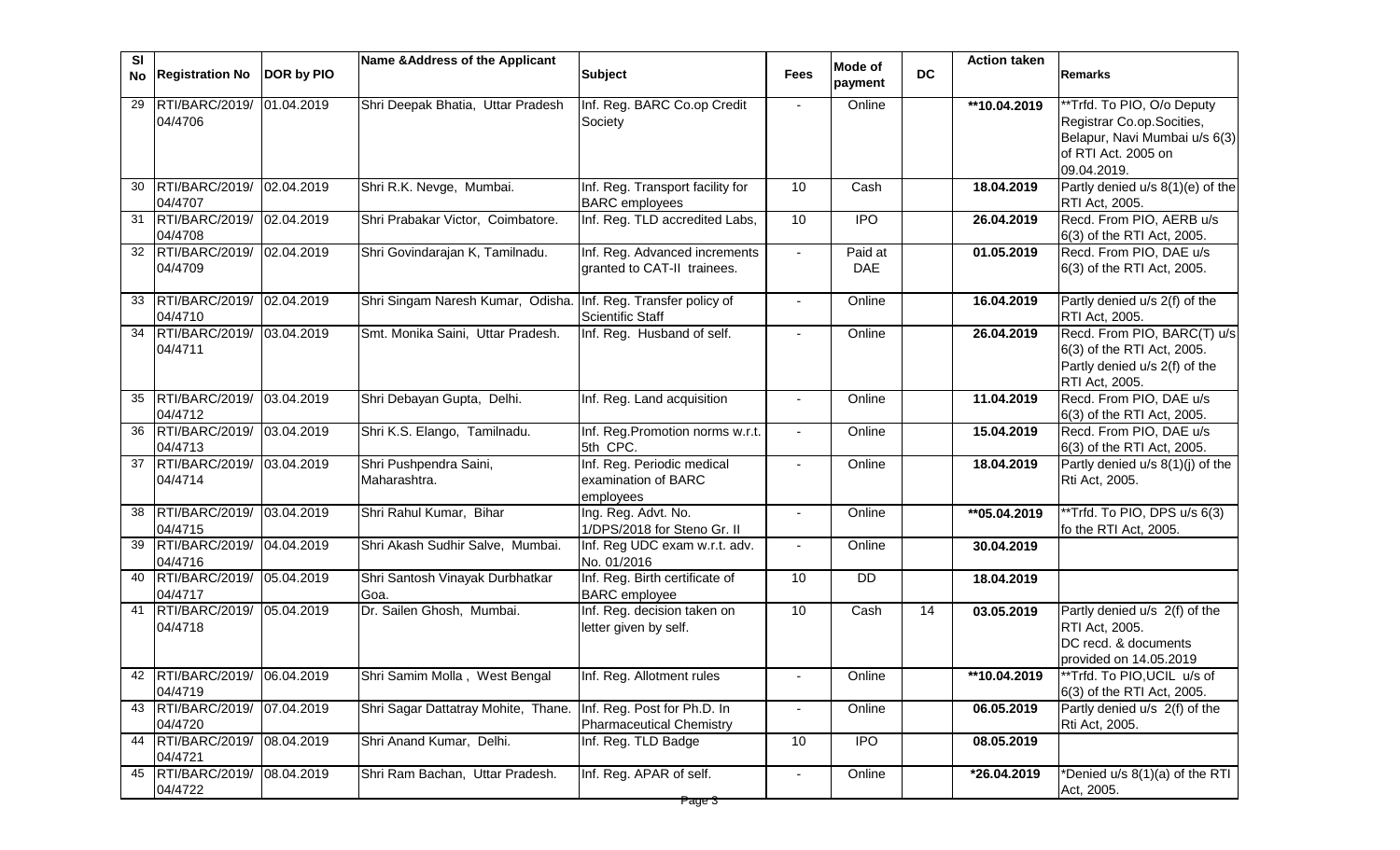| <b>SI</b><br>No | <b>Registration No</b>       | DOR by PIO | Name & Address of the Applicant                  | <b>Subject</b>                                                                                                       | <b>Fees</b>    | Mode of    | <b>DC</b> | <b>Action taken</b> | <b>Remarks</b>                                                                                                    |
|-----------------|------------------------------|------------|--------------------------------------------------|----------------------------------------------------------------------------------------------------------------------|----------------|------------|-----------|---------------------|-------------------------------------------------------------------------------------------------------------------|
|                 |                              |            |                                                  |                                                                                                                      |                | payment    |           |                     |                                                                                                                   |
| 46              | RTI/BARC/2019/<br>04/4723    | 08.04.2019 | Smt. Shefali Sarkar, West Bengal.                | Inf. Reg. SC/ST grievance<br>mechanism                                                                               | 10             | <b>IPO</b> |           | 02.05.2019          |                                                                                                                   |
|                 | 47 RTI/BARC/2019/<br>04/4724 | 09.04.2019 | Smt. Manorama Meena, Rajasthan.                  | Inf. Reg. Copies of order<br>related to Cat.I & II Stipendiary<br>trainees (advanced increment).                     | $\sim$         | Online     | 20        | 06.05.2019          | Partly denied u/s 2(f) &<br>8(1)(a) of the RTI Act, 2005.<br>DC received and Documents<br>provided on 08.05.2019. |
| 48              | RTI/BARC/2019/<br>04/4725    | 10.04.2019 | Shri Pankaj Kumar, Uttar Pradesh                 | Inf. Reg. Norms/ guidelines for<br>recruitment and absorption of<br><b>CAT I trainees</b>                            | $\sim$         | Online     | 56        | 09.05.2019          | Recd. From PIO, DAE u/s<br>6(3) of the RTI Act, 2005.<br>DC received and documents<br>provided on 31.05.2019      |
| 49              | RTI/BARC/2019/<br>04/4726    | 10.04.2019 | Smt. Manorama Meena, Rajasthan.                  | Inf. Reg. Implementation of<br>orders in DAE Unit w.r.t. Cat.I<br>& II Stipendiary trainees<br>(advanced increment). | $\sim$         | Online     |           | 16.04.2019          | Recd. From PIO, DAE u/s<br>6(3) of the RTI Act, 2005 w.r.t.<br>Point Nos. (iii) & (iv).                           |
| 50              | RTI/BARC/2019/<br>04/4727    | 11.04.2019 | Shri A.M. Bhaskaran, Tamil Nadu.                 | Inf. Reg. action taken on<br>representation made by self.                                                            | 10             | <b>IPO</b> |           | 10.05.2019          |                                                                                                                   |
|                 | 51 RTI/BARC/2019/<br>04/4728 | 10.04.2019 | Shri Satish Shankar Rao<br>Sonwalkar, Telangana. | Inf. Reg. Date of Pension<br>implementation in BARC                                                                  | $\sim$         | Online     |           | **15.04.2019        | **Trfd. To PIO, DAE u/s of<br>6(3) of the RTI Act, 2005.                                                          |
|                 | 52 RTI/BARC/2019/<br>04/4729 | 15.04.2019 | Shri Hiren Kumar Bose,<br>Maharashtra.           | Inf. Reg. Publication charges<br>by BARC                                                                             | 10             | <b>IPO</b> |           | 14.05.2019          |                                                                                                                   |
|                 | 53 RTI/BARC/2019/<br>04/4730 | 15.04.2019 | Shri Vijay Kumar, Chhattisgarh.                  | Inf. Reg. IT calculation of self                                                                                     | 10             | <b>IPO</b> |           | 14.05.2019          |                                                                                                                   |
|                 | 54 RTI/BARC/2019/<br>04/4731 | 16.04.2019 | Shri Sagar, Rajasthan.                           | Inf. Reg. employee details of<br>DAE & its other offices                                                             | $\sim$         | Online     |           | 30.04.2019          | Recd. From PIO, DAE u/s<br>6(3) of the RTI Act, 2005.<br>Partly denied u/s 8(1)(j) of the<br>RTI Act, 2005.       |
| 55              | RTI/BARC/2019/<br>04/4732    | 16.04.2019 | Shri Debayan Gupta, Delhi.                       | Inf. Reg. land acquisition                                                                                           |                | Online     |           | 22.04.2019          | Recd. From PIO, DAE u/s<br>6(3) of the RTI Act, 2005.                                                             |
| 56              | RTI/BARC/2019/<br>04/4733    | 17.04.2019 | Shri Akhil Aggarwal, New Delhi.                  | Inf. Reg. marks obtained by self<br>and cut off marks for<br>OCES/DGFS-2019                                          | $\sim$         | Online     |           | 08.05.2019          |                                                                                                                   |
|                 | 57 RTI/BARC/2019/<br>04/4734 | 17.04.2019 | Shri Sheesh Ram Kulhari,<br>Rajasthan.           | Inf. Reg. vacancies for Civil<br>Engg. In OCES/DGFS-2019                                                             | $\blacksquare$ | Online     |           | 03.05.2019          |                                                                                                                   |
|                 | 58 RTI/BARC/2019/<br>04/4735 | 17.04.2019 | Shri Shubham Satle, Madhya<br>Pradesh.           | Inf. Reg. marks obtained by self<br>and reservations for<br>OCES/DGFS-2019                                           | $\blacksquare$ | Online     |           | 06.05.2019          | Partly denied u/s 2(f) of the<br>Rti Act, 2005.                                                                   |
| 59              | RTI/BARC/2019/<br>04/4736    | 17.04.2019 | Shri Subhash Kumar Yadav,<br>Maharashtra.        | Inf. Reg. interview & trade test<br>for Driver grade posts                                                           |                | Online     |           | 08.05.2019          |                                                                                                                   |
| 60              | RTI/BARC/2019/<br>04/4737    | 18.04.2019 | Shri Vidit Pandey, Uttar Pradesh.                | Inf. Reg. copy of ans. Sheet of<br>self & ques. Paper for<br>OCES/DGFS-2019                                          |                | Online     |           | 17.04.2019          | Partly denied u/s 8(1)(d) of the<br>Rti Act, 2005.                                                                |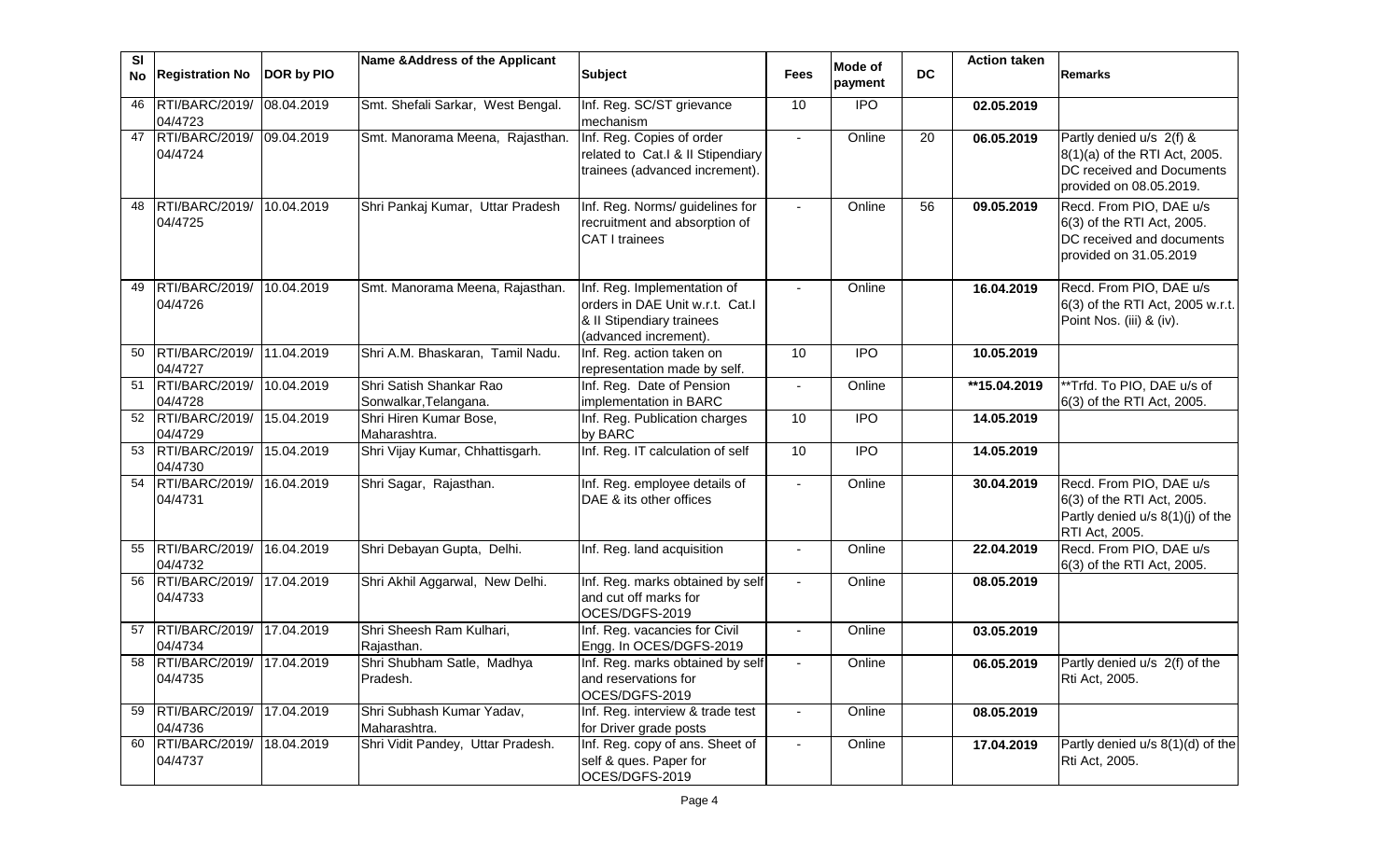| SI<br>No | <b>Registration No</b>                  | DOR by PIO | Name & Address of the Applicant              | <b>Subject</b>                                                           | <b>Fees</b>              | Mode of<br>payment | <b>DC</b> | <b>Action taken</b> | <b>Remarks</b>                                                                                          |
|----------|-----------------------------------------|------------|----------------------------------------------|--------------------------------------------------------------------------|--------------------------|--------------------|-----------|---------------------|---------------------------------------------------------------------------------------------------------|
|          | 61 RTI/BARC/2019/<br>04/4738            | 18.04.2019 | Shri Tushar Maheshwari, U.P.                 | Inf. Reg. question paper &<br>mark of self in OCES/DGFS-<br>2019         |                          | Online             |           | 17.04.2019          | Partly denied u/s 8(1)(d) of the<br>Rti Act, 2005.                                                      |
|          | 62 RTI/BARC/2019/<br>04/4739            | 19.04.2019 | Shri Jagadish Kota, Mumbai.                  | Inf. Reg. BARC gates & card<br>attendance details of self                |                          | Online             | 10        | 30.04.2019          | Partly denied u/s 2(f) of the<br>RTI Act, 2005.<br>DC received and documents<br>provided on 06.05.2019. |
| 63       | RTI/BARC/2019/<br>04/4740               | 20.04.2019 | Shri Rahul Sinha, Uttar Pradesh              | Inf. Reg. Advt. No.01/2019 R-III<br>for the Post of UDC                  | $\sim$                   | Online             |           | 26.04.2019          |                                                                                                         |
|          | 64 RTI/BARC/2019/<br>04/4741            | 20.04.2019 | Shri P. Sreedhar, Karnataka.                 | Inf. Reg. STPT                                                           | $\blacksquare$           | Online             |           | 15.05.2019          | Trfd. to PIO, DAE u/s 6(3) of<br>the RTI Act, 2005 w.r.t. Point<br>No. 2.                               |
| 65       | RTI/BARC/2019/<br>04/4742               | 21.04.2019 | Smt. Manorama Meena, Rajasthan.              | Inf. Reg. Advance Increments<br>to Category -II Trainees.                |                          | Online             |           | 15.05.2019          |                                                                                                         |
| 66       | RTI/BARC/2019/<br>04/4743               | 22.04.2019 | Shri Prashant Dhasal, Maharashtra.           | Inf. Reg. details of his wife.                                           |                          | Online             |           | 14.05.2019          | Recd. From PIO, BARC-<br>Tararpur u/s 6(3) of the RTI<br>Act, 2005.                                     |
|          | 67 RTI/BARC/2019/<br>04/4744            | 22.04.2019 | Smt. Varsharani Shivaji Jadhav,<br>Mumbai.   | Inf. Reg. BARC Employees                                                 | 10                       | <b>DD</b>          |           | 21.05.2019          |                                                                                                         |
|          | 68 RTI/BARC/2019/<br>04/4745            | 22.04.2019 | Shri Arun, Telangana.                        | Inf. Reg. OCES 2016-17.                                                  |                          | Online             |           | *30.04.2019         | Recd. From PIO, HBNI u/s<br>6(3) of the RTI Act, 2005.<br>*Denied u/s 8(1)(e) of the RTI<br>Act, 2005.  |
| 69       | RTI/BARC/2019/<br>04/4746               | 24.04.2019 | Shri Narasingha Sahu, Tamil Nadu.            | Inf. Reg. Advanced increments<br>granted to CAT-II absorbed<br>employees |                          | Online             |           | 21.05.2019          | Recd. From PIO, DAE u/s<br>6(3) of the RTI Act, 2005.                                                   |
| 70       | RTI/BARC/2019/<br>04/4747               | 24.04.2019 | Shri Vithoba Yallappa Desai,<br>Maharashtra. | Inf. Reg. Ioan details of his<br>wife.                                   | $\blacksquare$           | Online             |           | 26.04.2019          |                                                                                                         |
|          | 71 RTI/BARC/2019/<br>04/4748            | 24.04.2019 | Smt. Neeraja, Tamilnadu.                     | Inf. Reg. Addl.Qualification and<br>Deptl. Qualifying Exam.              | $\blacksquare$           | Online             |           | 23.05.2019          | Recd. From PIO, DAE u/s<br>6(3) of the RTI Act, 2005.                                                   |
|          | 72 RTI/BARC/2019/ 24.04.2019<br>04/4749 |            | Shri Abhay Kumar, Madhya Pradesh             | Inf. Reg. Promotion norms for<br>SO/F to G.                              | $\blacksquare$           | Online             | 20        | 10.05.2019          | Recd. From PIO, DAE u/s<br>6(3) of the RTI Act, 2005.<br>DC recd. & doc. Provided on<br>23.05.2019.     |
|          | RTI/BARC/2019/<br>04/4750               | 25.04.2019 | Shri Jagadish, Jagadish Kota,<br>Mumbai.     | Details of RTI                                                           | $\overline{\phantom{a}}$ | Online             |           | 08.05.2019          |                                                                                                         |
|          | 74 RTI/BARC/2019/<br>04/4751            | 25.04.2019 | Shri Vinay Karanam, Mumbai.                  | Inf. Reg. complaint made by<br>self                                      |                          | Online             |           | 23.05.2019          | Partly denied u/s 2(f) and<br>8(1)(g) of the RTI Act, 2005.                                             |
|          | 75 RTI/BARC/2019/<br>04/4752            | 25.04.2019 | Shri Roopak Bhagat, Madhya<br>Pradesh        | Inf. Reg. Advt. No. 1-2018-R-I.                                          | $\blacksquare$           | Online             |           | 03.05.2019          |                                                                                                         |
|          | 76 RTI/BARC/2019/<br>04/4753            | 25.04.2019 | Smt. Manorama Meena, Rajasthan.              | Inf. Reg. Advance Increments<br>to Category -II Trainees.                |                          | Online             |           | 17.05.2019          | Recd. From PIO, DAE u/s<br>6(3) of the RTI Act, 2005.                                                   |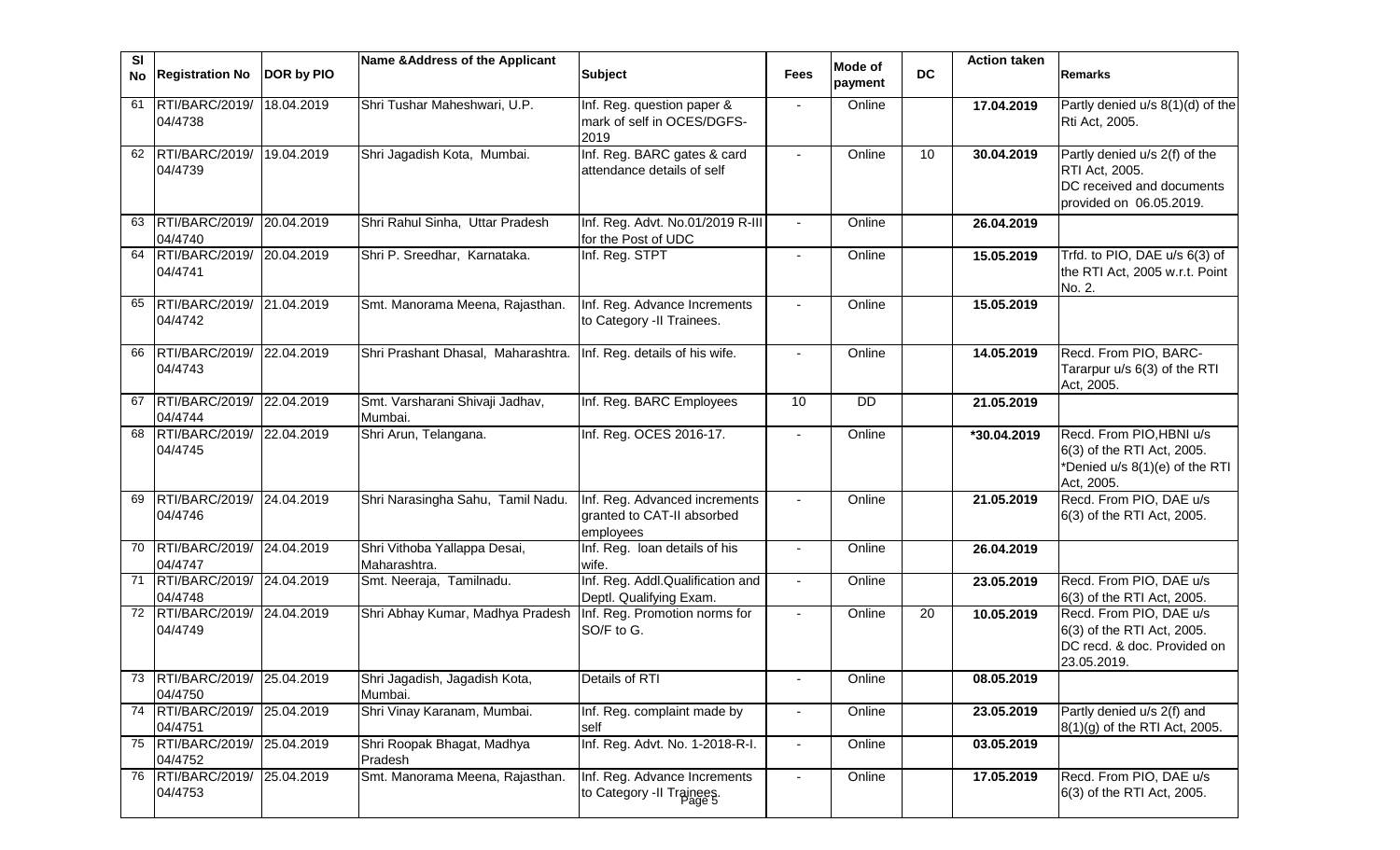| SI | No Registration No                   | DOR by PIO | Name & Address of the Applicant                 | <b>Subject</b>                                                                           | <b>Fees</b>    | Mode of<br>payment                         | <b>DC</b> | <b>Action taken</b> | <b>Remarks</b>                                                                                                                                                          |
|----|--------------------------------------|------------|-------------------------------------------------|------------------------------------------------------------------------------------------|----------------|--------------------------------------------|-----------|---------------------|-------------------------------------------------------------------------------------------------------------------------------------------------------------------------|
| 77 | RTI/BARC/2019/<br>04/4754            | 26.04.2019 | Shri A.M. Bhaskaran, Tamil Nadu.                | Inf. Reg. Details of TC&TSC<br>members                                                   | $\blacksquare$ | Paid at<br><b>IGCAR</b>                    |           | *20.05.2019         | Recd. From PIO, IGCAR,<br>Kalpakkam u/s 6(3) of the RTI<br>Act, 2005 w.r.t. Point No. 2.<br>*Denied u/s 8(1)(g) of the RTI<br>Act, 2005.                                |
| 78 | RTI/BARC/2019/<br>04/4755            | 26.04.2019 | Shri Suman Saurabh, Bihar                       | Inf. Reg. Advt. 1-2018-R-I for<br><b>Stipendiary Trainee Cat.II</b><br>(Electrical)      | $\blacksquare$ | Online                                     |           | 20.05.2019          | Partly denied u/s 2(f) & 8(1)(d)<br>of the RTI Act, 2005.                                                                                                               |
| 79 | RTI/BARC/2019/ 27.04.2019<br>04/4756 |            | Shri Chandan Kumar, Bihar.                      | Inf. Reg. Advt. 1-2018-R-I for<br>Stipendiary Trainee Cat.II<br>(Fitter)                 |                | Online                                     |           | 20.05.2019          |                                                                                                                                                                         |
| 80 | RTI/BARC/2019/ 27.04.2019<br>04/4757 |            | Shri Dipak Sharad Sonawane,<br>Maharashtra.     | Inf. Reg. Advt. 1-2018-R-I for<br><b>Stipendiary Trainee Cat.II</b>                      | $\blacksquare$ | Online                                     |           | *17.05.2019         | *Denied u/s 8(1)(j) of the RTI<br>Act, 2005.                                                                                                                            |
| 81 | RTI/BARC/2019/<br>04/4758            | 27.04.2019 | Shri Viresh Kumar, Uttar Pradesh.               | Inf. Reg. Advt. 1-2018-R-I for<br><b>Stipendiary Trainee Cat.II</b><br>(Plant Operators) | $\blacksquare$ | Online                                     |           | 20.05.2019          | Partly denied u/s 2(f) of the<br>RTI Act, 2005.                                                                                                                         |
| 82 | RTI/BARC/2019/ 27.04.2019<br>04/4759 |            | Shri Sunil Kumar, Uttar Pradesh                 | Inf. Reg. Advt. 1-2018-R-I for<br><b>Stipendiary Trainee Cat.II</b><br>(Plant Operators) |                | Online                                     |           | 21.05.2019          | Partly denied u/s 8(1)(j) of the<br>RTI Act, 2005.                                                                                                                      |
| 83 | RTI/BARC/2019/ 30.04.2019<br>04/4760 |            | Shri Neeraj Kumar, Maharashtra.                 | Inf. Reg. Permissible Tech. AQ                                                           |                | Online                                     |           | 17.05.2019          | Partly denied u/s 2(f) of the<br>RTI Act, 2005.                                                                                                                         |
| 84 | RTI/BARC/2019/<br>04/4761            | 30.04.2019 | Shri Santosh Chintaman Bhopale,<br>Maharashtra. | Inf. Reg. Advt. 1-2018-R-I for<br><b>Stipendiary Trainee Cat.II</b>                      | $\blacksquare$ | Online                                     |           | 17.05.2019          | Partly denied u/s 8(1)(j) of the<br>RTI Act, 2005.                                                                                                                      |
| 85 | RTI/BARC/2019/<br>04/4762            | 30.04.2019 | Shri Anand Majaria, Kolkata.                    | Inf. Reg. DPS Tender                                                                     | 10             | <b>IPO</b>                                 |           | **02.05.2019        | ** Trfd. To PIO, DPS u/s of<br>6(3) of the RTI Act, 2005.                                                                                                               |
| 86 | RTI/BARC/2019/<br>05/4763            | 01.05.2019 | Shre Baren Kumar Kha, Mumbai.                   | Inf. Reg. AQ/STPT                                                                        | $\blacksquare$ | Online                                     | 24        | 29.05.2019          | Recd. From PIO, DAE u/s<br>6(3) of the RTI Act, 2005.<br>Partly denied u/s 2(f) and<br>8(1)(j) of the RTI Act, 2005.<br>DC rcd. and documents<br>provided on 07.06.2019 |
| 87 | RTI/BARC/2019/ 02.05.2019<br>05/4764 |            | Shri P. Sreedhar, Karnataka.                    | Inf. Reg. Copy of endorsement                                                            | $\blacksquare$ | Online                                     |           | **03.05.2019        | **Trfd. To PIO, DAE u/s of<br>6(3) of the RTI Act, 2005.                                                                                                                |
| 88 | RTI/BARC/2019/<br>05/4765            | 02.05.2019 | Shri P.S. Iyer, Tamilnadu.                      | Inf. Reg. Revision of pension<br>of self                                                 | $\blacksquare$ | Paid at Vitt<br>Mantraly<br>CPAO,<br>Delhi |           | 20.05.2019          | Recd. From CPIO, CPAO,<br>New Delhi u/s 6(3) of the RTI<br>Act, 2005.                                                                                                   |
| 89 | RTI/BARC/2019/<br>05/4766            | 03.05.2019 | Shri Adari Sunil Kumar, Andhra<br>Pradesh.      | Inf. Reg. Advt. 1-2018-R-I for<br><b>Stipendiary Trainee Cat.II</b><br>(Electrician)     |                | Online                                     |           | 17.05.2019          |                                                                                                                                                                         |
| 90 | RTI/BARC/2019/<br>05/4767            | 03.05.2019 | Smt. R. Vijaya Mathangee Iyer,<br>Mumbai.       | Inf. Reg. Outward number<br>details<br>Page 6                                            | 10             | $\overline{PQ}$                            |           | 20.05.2019          |                                                                                                                                                                         |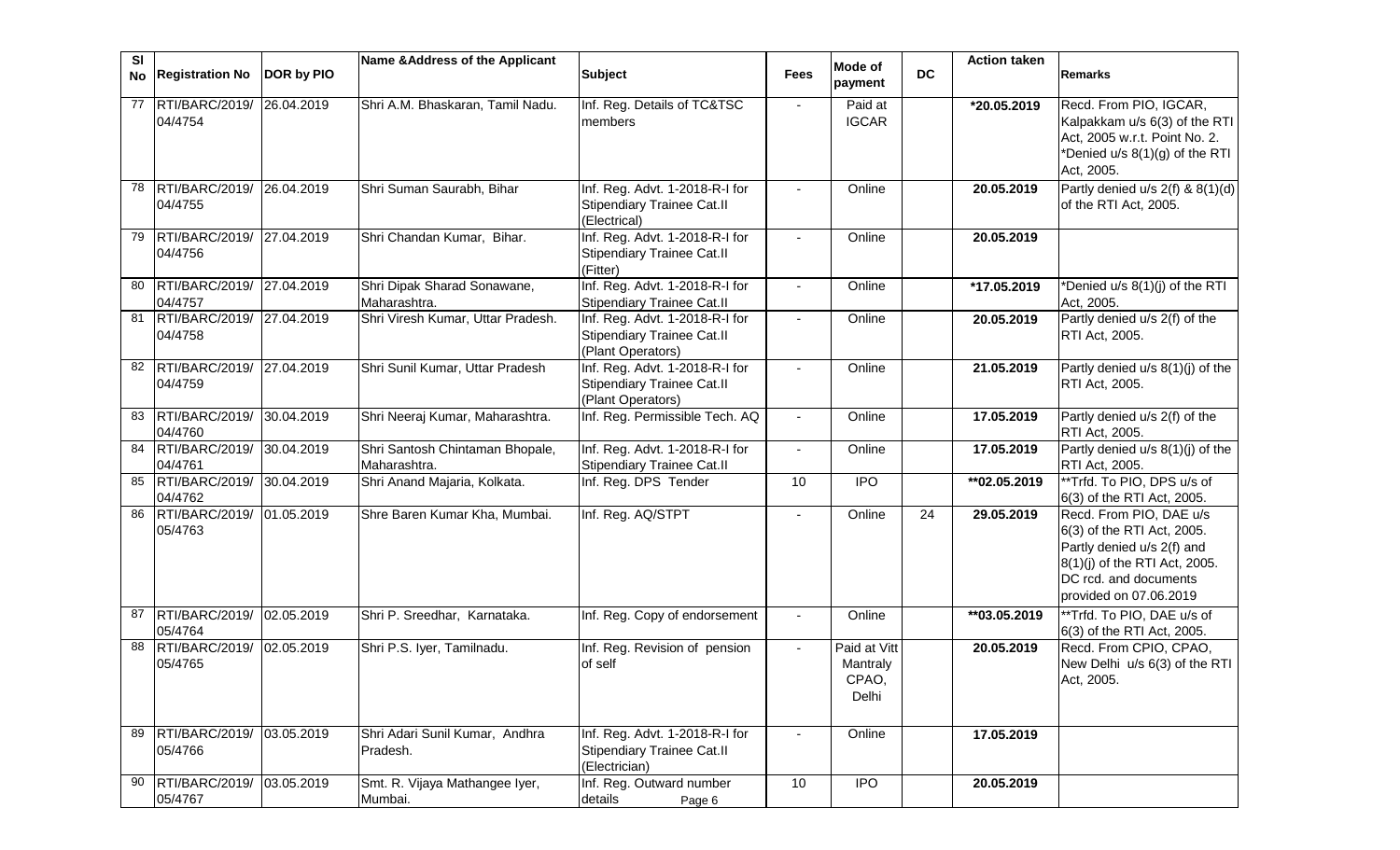| SI | No Registration No                       | DOR by PIO | Name & Address of the Applicant                  | <b>Subject</b>                                                                          | <b>Fees</b>    | <b>Mode of</b><br>payment | <b>DC</b> | <b>Action taken</b>         | <b>Remarks</b>                                                                                                                                                                                                             |
|----|------------------------------------------|------------|--------------------------------------------------|-----------------------------------------------------------------------------------------|----------------|---------------------------|-----------|-----------------------------|----------------------------------------------------------------------------------------------------------------------------------------------------------------------------------------------------------------------------|
| 91 | RTI/BARC/2019/ 04.05.2019<br>05/4768     |            | Ms. Krutika Vishvas Patil,<br>Maharashtra.       | Inf. Reg. Advt. 1-2018-R-I for<br><b>Stipendiary Trainee Cat.II</b><br>(Laboratory)     | $\blacksquare$ | Online                    |           | 23.05.2019                  | Partly denied u/s 8(1)(d) of the<br>RTI Act, 2005.                                                                                                                                                                         |
| 92 | RTI/BARC/2019/ 04.05.2019<br>05/4769     |            | Shri Siddharth Kumar Saha, New<br>Delhi.         | Inf. Reg. Unnatural death of<br><b>Nuclear Scientists</b>                               |                | Online                    |           | 09.05.2019                  |                                                                                                                                                                                                                            |
| 93 | RTI/BARC/2019/<br>05/4770                | 05.05.2019 | Shri B.Sarkar, West Bengal.                      | Inf. Reg. BARC employee.                                                                | $\blacksquare$ | Online                    |           | **07.05.,2019<br>24.05.2019 | **Trfd. To PIO, BARC<br>Facilities, Kalpakkam u/s of<br>6(3) of the RTI Act, 2005.<br>Recd. From PIO, BARC-F,<br>Kalpakkam u/s 6(3) of the RTI<br>Act, 2005.<br>Partly<br>denied u/s 8(1)(j) of the RTI<br>Act, 2005.      |
|    | RTI/BARC/2019/<br>05/4771                | 06.05.2019 | Shri Kamalpreet Singh, Punjab                    | Inf. Reg. OCES/DGFS question<br>papers.                                                 |                | Online                    |           | *17.05.2019                 | *Denied u/s 8(1)(d) of the RTI<br>Act, 2005.                                                                                                                                                                               |
| 95 | RTI/BARC/2019/ 06.05.2019<br>05/4772     |            | Ms. Shobha Jagtap, Maharashtra                   | Inf.reg. Reply of inquiry on her<br>grievances.                                         |                | Online                    | 8         | 03.06.2019                  | DC rcd. And doc.uments<br>provided on 11.06.2019                                                                                                                                                                           |
| 96 | RTI/BARC/2019/<br>05/4773                | 07.05.2019 | Shri Yashwant Dighe, Maharashtra.                | Inf. Reg. Promotion to revised<br>& upgraded pay structure.                             |                | Online                    |           | 06.06.2019                  | Recd. From PIO, DAE, u/s<br>6(3) of the RTI Act, 2005 w.r.t.<br>Point No. 4.<br>Partly<br>denied u/s 8(1)(j) of the RTI<br>Act, 2005.                                                                                      |
| 97 | RTI/BARC/2019/ 07.05.2019<br>05/4774     |            | Shri Alok Kumar, Uttar Pradesh.                  | Inf. Reg. Plants Radiation in<br>environment                                            |                | Online                    |           | 22.05.2019                  | Recd. From PIO, DAE, u/s<br>6(3) of the RTI Act, 2005 w.r.t.<br>Point No. 3,4 & 6.<br>Recd. From PIO, NPCIL, u/s<br>6(3) of the RTI Act, 2005 w.r.t.<br>Point No. 5.<br>Partly<br>denied u/s 2(f) of the RTI Act,<br>2005. |
| 98 | RTI/BARC/2019/ 07.05.2019<br>05/4775     |            | Shri Satyavan Keshav Manjarekar,<br>Maharashtra. | Inf. Reg. Certification in<br>Industrial Radiography                                    |                | Online                    |           | 29.05.2019                  |                                                                                                                                                                                                                            |
| 99 | RTI/BARC/2019/ 07.05.2019<br>05/4776     |            | Shri Sushant Kadam, maharashtra.                 | Inf. of BARC employee                                                                   | $\overline{a}$ | Online                    |           | 03.06.2019                  | Recd. From PIO, BARC,<br>Tarapur, u/s 6(3) of the RTI<br>Act, 2005.                                                                                                                                                        |
|    | 100 RTI/BARC/2019/ 08.05.2019<br>05/4777 |            | Smt. Malyala Rajeshwari,<br>Maharashtra.         | Inf. Reg. Guidelines of Leave<br>Recovery for Pris (O)                                  | $\blacksquare$ | Online                    |           | **13.05.2019                | **Trfd. To PIO, DAE u/s of<br>6(3) of the RTI Act, 2005.                                                                                                                                                                   |
|    | 101 RTI/BARC/2019/<br>05/4778            | 08.05.2020 | Shri Sameer Laxman Ambekar,<br>Maharashtra.      | Inf. Reg. Result of Advt. 1-<br>2018-R-I for Stipendiary<br>Trainee Cat.II (Laboratory) |                | Online                    |           | *23.05.2019                 | *Denied u/s 8(1)(j) of the RTI<br>Act, 2005.                                                                                                                                                                               |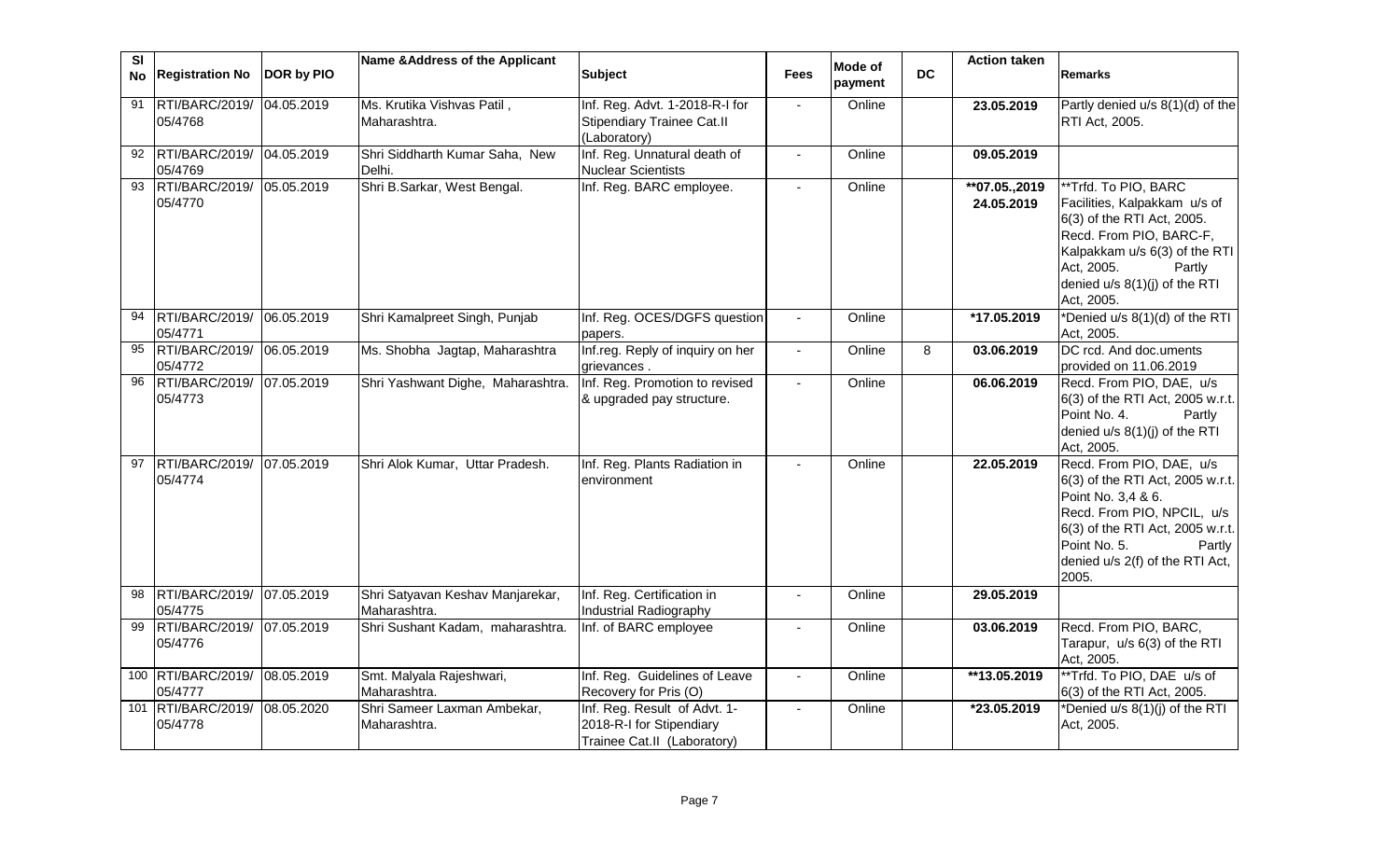| SI                            |            | Name & Address of the Applicant       |                                                   |                | Mode of    |           | <b>Action taken</b> |                                                          |
|-------------------------------|------------|---------------------------------------|---------------------------------------------------|----------------|------------|-----------|---------------------|----------------------------------------------------------|
| <b>Registration No</b><br>No  | DOR by PIO |                                       | <b>Subject</b>                                    | <b>Fees</b>    | payment    | <b>DC</b> |                     | <b>Remarks</b>                                           |
| 102 RTI/BARC/2019/            | 09.05.2019 | Shri Sher Singh Meena, Rajasthan      | Inf. Reg. Marks obtained by self                  | $\sim$         | Online     |           | 23.05.2019          |                                                          |
| 05/4779                       |            |                                       | & cut-off marks in exams                          |                |            |           |                     |                                                          |
|                               |            |                                       | against Advt. 1-2018-R-I for                      |                |            |           |                     |                                                          |
|                               |            |                                       | <b>Stipendiary Trainee Cat.II</b>                 |                |            |           |                     |                                                          |
|                               |            |                                       | (Plant operator)                                  |                |            |           |                     |                                                          |
| 103 RTI/BARC/2019/            | 09.05.2020 | Shri Vishal Kumar, Bihar.             | Inf. Reg. Marks obtained by self                  | $\blacksquare$ | Online     |           | 17.05.2019          | Recd. From PIO, BARC-F,                                  |
| 05/4780                       |            |                                       | in OCES/DGFS-2019                                 |                |            |           |                     | Kalpakkam u/s 6(3) of the RTI                            |
| 104 RTI/BARC/2019/ 09.05.2019 |            |                                       | Inf. Reg. Advt. 1-2018-R-I for                    | 50             | <b>IPO</b> |           | 29.05.2019          | Act, 2005.                                               |
| 05/4781                       |            | Shri Roopak Bhagat, Madhya<br>Pradesh | <b>Stipendiary Trainee Cat.II</b>                 |                |            |           |                     |                                                          |
|                               |            |                                       | (Electrician)                                     |                |            |           |                     |                                                          |
| 105 RTI/BARC/2019/            | 10.05.2019 | Ms. Ranjana Mondal Kalikapur,         | Inf. Reg. pay details of                          |                | Online     |           | 07.06.2019          | Partly denied u/s 8(1)(j) of the                         |
| 05/4782                       |            | <b>West Bengal</b>                    | husband.                                          |                |            |           |                     | RTI Act, 2005.                                           |
| 106 RTI/BARC/2019/            | 10.05.2019 | Shri Aftaab Sethi, New Delhi.         | Inf. Reg. Question papers &                       |                | Online     |           | *16.05.2019         | *Denied u/s 8(1)(d) of the RTI                           |
| 05/4783                       |            |                                       | answer key for OCES-DGFS                          |                |            |           |                     | Act, 2005.                                               |
| 107 RTI/BARC/2019/ 11.05.2019 |            | Smt. Manorama Meena, Rajasthan.       | Copies of inf. related to Cat.I &                 |                | Online     |           | *03.06.2019         | *Denied.                                                 |
| 05/4784                       |            |                                       | II Stipendiary trainees                           |                |            |           |                     |                                                          |
|                               |            |                                       | (advanced increment).                             |                |            |           |                     |                                                          |
| 108 RTI/BARC/2019/ 11.05.2019 |            | Shri Rahul Singh, Uttar Pradesh.      | Inf. Reg. BARC employee                           |                | Online     |           | 29.05.2019          |                                                          |
| 05/4785<br>109 RTI/BARC/2019/ | 12.05.2019 |                                       |                                                   |                |            |           |                     |                                                          |
| 05/4786                       |            | Shri Bharat Singh Rawat, Gujarat.     | Inf. Reg. Survey report on<br>nuclear technology. | $\blacksquare$ | Online     |           | **16.05.2019        | **Trfd. To PIO, DAE u/s of<br>6(3) of the RTI Act, 2005. |
| 110 RTI/BARC/2019/            | 12.05.2019 | Shri Sameer M. Gaonkar, Mumbai.       | Inf. Reg. Clarification about EL                  | $\blacksquare$ | Online     |           | 23.05.2019          | Partly denied u/s 2(f) of the                            |
| 05/4787                       |            |                                       |                                                   |                |            |           |                     | RTI Act, 2005.                                           |
| 111 RTI/BARC/2019/            | 13.05.2019 | Shri Ibteshan Anam, New Delhi.        | Inf. Reg. Question papers of                      | $\blacksquare$ | Online     |           | **14.05.2019        | **Trfd. to PIO, DPS                                      |
| 05/4788                       |            |                                       | Steno.Gr.III.                                     |                |            |           |                     | w.r.t.point No.1 and PIO,                                |
|                               |            |                                       |                                                   |                |            |           |                     | RMP, Mysuru w.r.t.point No.2                             |
|                               |            |                                       |                                                   |                |            |           |                     | u/s of 6(3) of the RTI Act,<br>2005.                     |
| 112 RTI/BARC/2019/            | 13.05.2019 | Shri K.S. Pillai, Kerala.             | Inf. Reg. Information on DAE                      | 10             | Cash       | 18        | 31.05.2019          | DC rcd and documents                                     |
| 05/4789                       |            |                                       | ID note                                           |                |            |           |                     | provided on 17.06.2019                                   |
| 113 RTI/BARC/2019/            | 14.05.2019 | Shri B.Das, Tamilnadu.                | Reg. Copy of guidelines for                       |                | Online     |           | 03.06.2019          | Recd. From PIO, DAE, u/s                                 |
| 05/4790                       |            |                                       | <b>S&amp;T Merit Promotion</b>                    |                |            |           |                     | 6(3) of the RTI Act, 2005.                               |
|                               |            |                                       |                                                   |                |            |           |                     | Partly denied u/s 8(1)(a) of the                         |
|                               |            |                                       |                                                   |                |            |           |                     | RTI Act, 2005.                                           |
| 114 RTI/BARC/2019/ 14.05.2019 |            | Shri Dharmendra Kumar, Uttar          | Inf. Reg. result of Advt. 1-2018-                 |                | Online     |           | 13.06.2019          | Partly denied u/s 2(f) and                               |
| 05/4791                       |            | Pradesh                               | R-IV for SA/B (Radiography)                       |                |            |           |                     | 8(1)(j) of the RTI Act, 2005.                            |
| 115 RTI/BARC/2019/            | 15.05.2019 | Shri Deepak Kumar, Telangana.         | Ing. Reg. No. Of vaccancies for                   |                | Online     |           | 31.05.2019          |                                                          |
| 05/4792                       |            |                                       | SO (Geophysics)                                   |                |            |           |                     |                                                          |
| 116 RTI/BARC/2019/ 15.05.2019 |            | Shri Anil Kumar, Bihar.               | Inf. Reg. result of Advt. 1-2018-                 |                | Online     |           | *03.06.2019         | *Denied u/s $8(1)(j)$ and $8(1)(e)$                      |
| 05/4793                       |            |                                       | R-IV for SA/B (Radiography)                       |                |            |           |                     | of the RTI Act, 2005.                                    |
|                               |            |                                       |                                                   |                |            |           |                     |                                                          |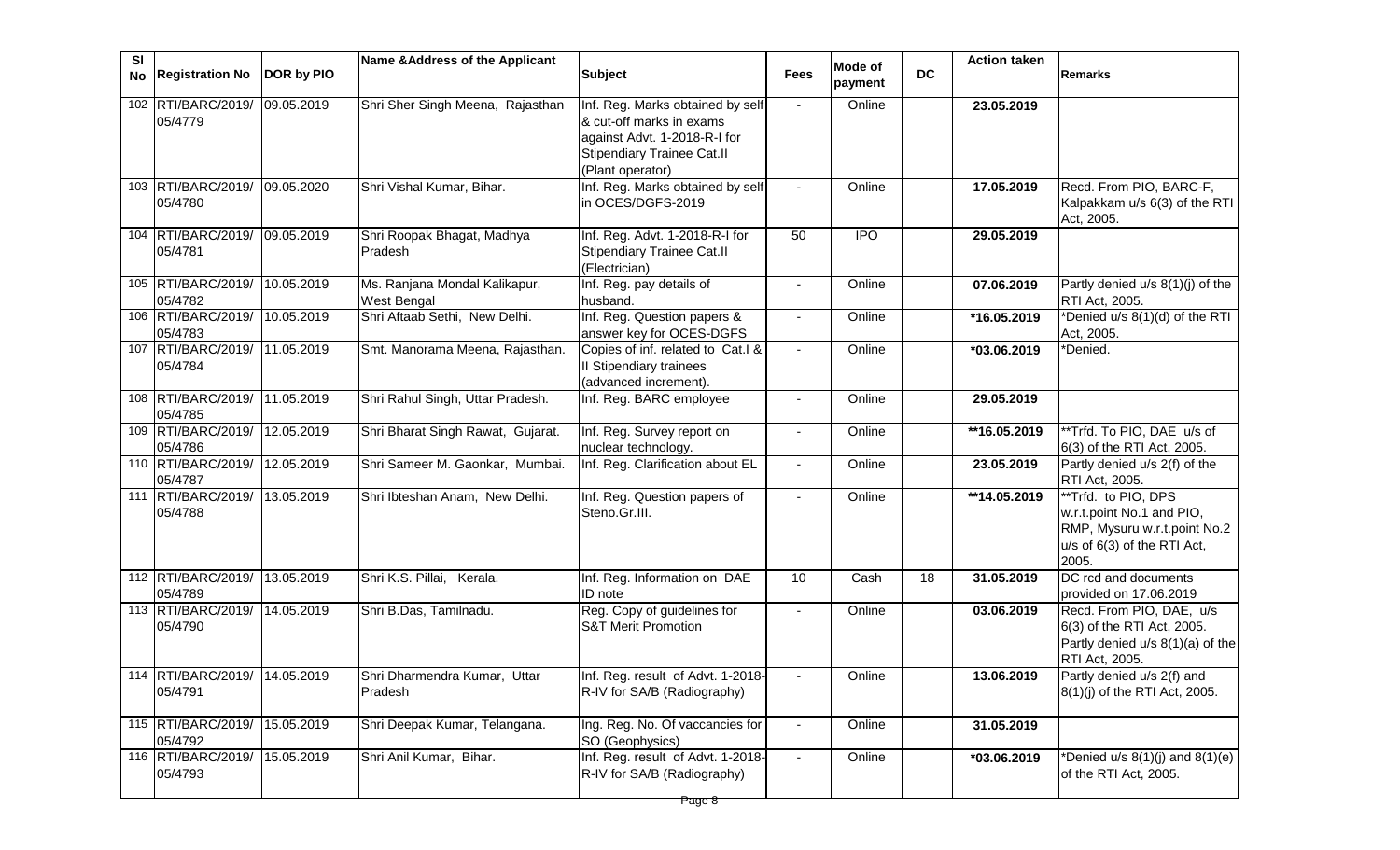| SI | No Registration No                       | DOR by PIO | Name & Address of the Applicant                | <b>Subject</b>                                                                                                           | <b>Fees</b>              | Mode of<br>payment | <b>DC</b> | <b>Action taken</b> | <b>Remarks</b>                                                                                                                                   |
|----|------------------------------------------|------------|------------------------------------------------|--------------------------------------------------------------------------------------------------------------------------|--------------------------|--------------------|-----------|---------------------|--------------------------------------------------------------------------------------------------------------------------------------------------|
|    | 117 RTI/BARC/2019/                       | 15.05.2019 | Shri Anil Kumar, Bihar.                        | Inf. Reg. medical division posts                                                                                         | $\blacksquare$           | Online             |           | *29.05.2019         | *Denied u/s 2(f) of the RTI                                                                                                                      |
|    | 05/4794<br>118 RTI/BARC/2019/            | 15.05.2019 | Shri Vipul Mishra, Maharashtra.                | Inf. Reg. result of Advt. 1-2018-                                                                                        | $\blacksquare$           | Online             |           | 11.06.2019          | Act, 2005.<br>Partly denied u/s 8(1)(d) and                                                                                                      |
|    | 05/4795<br>119 RTI/BARC/2019/<br>05/4796 | 16.05.2019 | Shri Sathish Kumar S, Tamil Nadu.              | R-IV for SA/B (Radiography)<br>Inf. Reg. Effect of non-Ionizing<br>Radiation/Electromagnetic<br>Field in HV Power Lines. | $\sim$                   | Online             |           | 29.05.2019          | 8(1)(j) of the RTI Act, 2005.<br>Recd. From PIO, Indian<br>Agricultural Research Institute<br>$(ICAR)$ , $u/s$ 6(3) of the RTI<br>Act, 2005      |
|    | 120 RTI/BARC/2019/<br>05/4797            | 16.05.2019 | Shri Rohit Janardhan Raghatwan,<br>Maharashtra | Inf. Reg. List of SC/St<br>employees                                                                                     | $\overline{\phantom{a}}$ | Online             |           | 31.05.2019          | Partly denied u/s 8(1)(j) of the<br>RTI Act, 2005.                                                                                               |
|    | 121 RTI/BARC/2019/<br>05/4798            | 18.05.2019 | Shri Kamal Kumar Lalawat, M.P.                 | Inf. Reg. Seniority of Fire<br>Service employees.                                                                        |                          | Online             |           | 06.06.2019          |                                                                                                                                                  |
|    | 122 RTI/BARC/2019/<br>05/4799            | 20.05.2019 | Shri R. Madhan, Tamilnadu.                     | Inf. Reg. eligibility of<br>AICTE/UGC Engg. Degree for<br>OCES in DAE                                                    | $\blacksquare$           | Online             |           | *29.05.2019         | Recd. From PIO, DAE, u/s<br>6(3) of the RTI Act, 2005<br>*Denied u/s 2(f) of the RTI<br>Act, 2005.                                               |
|    | 123 RTI/BARC/2019/ 20.05.2019<br>05/4800 |            | Shri Kareem Ansari, Hyderabad.                 | Inf. Reg. Clarification of govt.<br>Documents                                                                            | 10                       | <b>IPO</b>         |           | *12.06.2019         | *Denied u/s 2(f) of the RTI<br>Act, 2005.                                                                                                        |
|    | 124 RTI/BARC/2019/ 20.05.2019<br>05/4801 |            | Shri Raja Sah, Bihar.                          | Inf.reg.Final Merit & self marks<br>in exam of Advt. 1-2018-R-I for<br><b>Stipendiary Trainee Cat.II</b><br>(Fitter)     | 50                       | $\overline{1}$     |           | 10.06.2019          |                                                                                                                                                  |
|    | 125 RTI/BARC/2019/ 21.05.2019<br>05/4802 |            | Shri S.G. Manjunath, Telangana.                | Inf. Reg. Method of selection &<br>question papers for Med. Social<br>Worker Post.                                       | 10                       | <b>IPO</b>         |           | 17.06.2019          | Partly denied u/s 2(f)& 8(1)(d)<br>of the RTI Act, 2005.                                                                                         |
|    | 126 RTI/BARC/2019/ 21.05.2019<br>05/4803 |            | Shri Chandan Kumar, Bihar.                     | Inf. Reg. advt. No. 1-2018-R-I<br>result of self.                                                                        | $\blacksquare$           | Online             |           | 07.06.2019          |                                                                                                                                                  |
|    | 127 RTI/BARC/2019/ 21.05.2019<br>05/4804 |            | Shri Hemant Sharma, Rajasthan.                 | Inf. Reg. CHSS scheme                                                                                                    | $\blacksquare$           | Online             |           | 13.06.2019          | Recd. From PIO, DAE, u/s<br>6(3) of the RTI Act, 2005,<br>Recd. From PIO, HWB(CO),<br>$(THAL)$ & $(Hazira)$ , $u/s$ 6(3) of<br>the RTI Act, 2005 |
|    | 128 RTI/BARC/2019/<br>05/4805            | 22.05.2019 | Shri Vaibhav Pradiprao More,<br>Maharashtra.   | Copy of Merit List & answer<br>sheet of self in Advt. No. 1-<br>2018-R-I for Stipendiary<br>Trainee Cat.II (Electrician) |                          | Online             |           | 10.06.2019          | Partly denied u/s 8(1)(j) of the<br>RTI Act, 2005.                                                                                               |
|    | 129 RTI/BARC/2019/<br>05/4806            | 22.05.2019 | Shri M.N. Karalkar, Mumbai.                    | Inf. Reg. Linear accelerator                                                                                             | 10                       | <b>IPO</b>         |           | **24.05.2019        | **Trfd. To PIO, AERB u/s 6(3)<br>ofhte Rti Act, 2005.                                                                                            |
|    | 130 RTI/BARC/2019/<br>05/4807            | 23.05.2019 | Shri Suresh Babu Mritunjay, Mumbai.            | Copy of NOC to builders                                                                                                  | 10                       | <b>IPO</b>         |           | **24.05.2019        | **Trfd. To PIO, DCSEM u/s<br>6(3) of the Rti Act, 2005.                                                                                          |
|    | 131 RTI/BARC/2019/<br>05/4808            | 23.05.2019 | Shri Gowrisankar Agastyaraju,<br>Telangana.    | Inf. Reg. Qualification for C-<br>arm machine operator                                                                   |                          | Online             |           | 18.06.2019          | Partly denied u/s 2(f) of the<br>RTI Act, 2005.                                                                                                  |
|    | 132 RTI/BARC/2019/<br>05/4809            | 23.05.2019 | Shri Adari Rajendra Prasad, Andhra<br>Pradesh. | Inf. Reg. Work Asstt.posting                                                                                             |                          | Online             |           | 03.06.2019          |                                                                                                                                                  |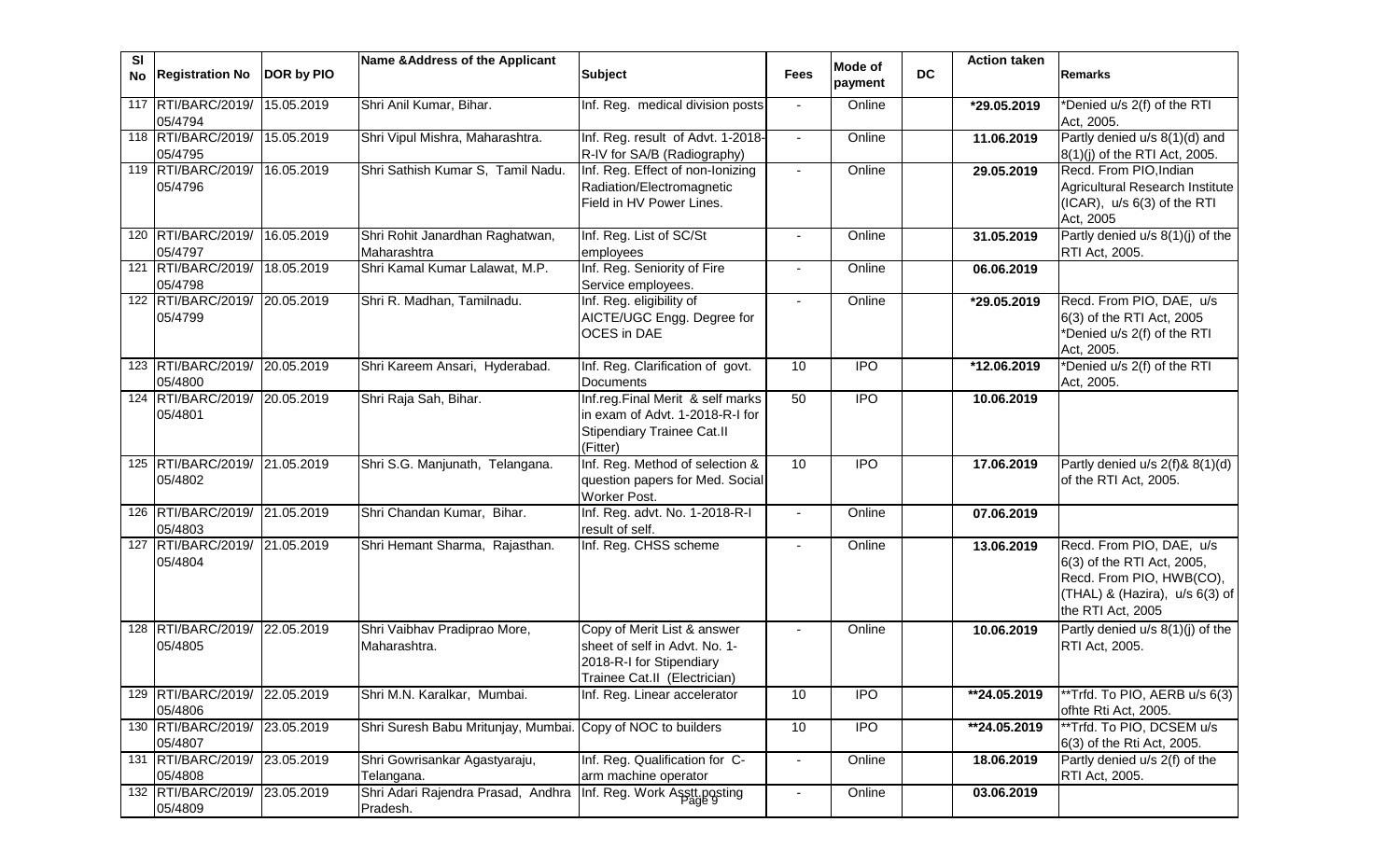| $\overline{\mathbf{s}}$<br>No | <b>Registration No</b>                   | DOR by PIO | Name & Address of the Applicant                              | <b>Subject</b>                                                                                          | <b>Fees</b>                 | Mode of<br>payment | DC. | <b>Action taken</b> | <b>Remarks</b>                                                                                                                                                           |
|-------------------------------|------------------------------------------|------------|--------------------------------------------------------------|---------------------------------------------------------------------------------------------------------|-----------------------------|--------------------|-----|---------------------|--------------------------------------------------------------------------------------------------------------------------------------------------------------------------|
|                               | 133 RTI/BARC/2019/ 23.05.2019<br>05/4810 |            | Ms. Neeraja Panavilathekkathil<br>Veedu, Kerala.             | Inf. Reg. Question papers of<br>STPT.                                                                   |                             |                    |     | 03.06.2019          | Recd. From PIO, BARC-F,<br>Kalpakkam u/s 6(3) of the RTI<br>Act, 2005.                                                                                                   |
|                               | 134 RTI/BARC/2019/ 24.05.2019<br>05/4811 |            | Ms. Shanti Kumari, Chandigarh.                               | Copy of marks/OMR sheet of<br>all selected candidates of<br>Advt. 1-2018-R-IV for SA/B<br>(Radiography) |                             | Online             |     | 17.06.2019          | Partly denied u/s 2(f), 8(1)(d),<br>8(1)(g) & 8(1)(j) of the RTI<br>Act, 2005.                                                                                           |
|                               | 135 RTI/BARC/2019/ 24.05.2019<br>05/4812 |            | Shri Patil Prabhakar Harishchandra,<br>Mumbai.               | Inf. Reg. Advt. 1-2018-R-I for<br><b>Stipendiary Trainee Cat.II</b><br>(Laboratory)                     | 10                          | Cash               |     | *10.06.2019         | *Denied u/s 8(1)(j) of the RTI<br>Act, 2005.                                                                                                                             |
|                               | 136 RTI/BARC/2019/ 27.05.2019<br>05/4813 |            | Shri Mahesh P., BARC.                                        | Inf. Reg. Reimbursement of<br>Medical expenses.                                                         | 10                          | Cash               |     | 10.06.2019          | Partly denied u/s 2(f) of the<br>RTI Act, 2005.                                                                                                                          |
|                               | 137 RTI/BARC/2019/ 27.05.2019<br>05/4814 |            | Shri G. Bharat Krishna, Hyderabad.                           | Inf. Reg. Date of exam for Advt.<br>No.01-2018-R-III.                                                   | $\mathcal{L}^{\mathcal{A}}$ | Online             |     | 03.06.2019          | Recd. From PIO, BARC-<br>Tarapur u/s 6(3) of the RTI<br>Act, 2005.                                                                                                       |
|                               | 138 RTI/BARC/2019/ 28.05.2019<br>05/4815 |            | Shri Anil Kumar, Maharashtra.                                | Inf. Reg. medical division posts                                                                        |                             | Online             |     | 17.06.2019          | Recd. From CPIO, DAE &<br>CPIO, Ministry of H&FW u/s<br>6(3) of the RTI Act, 2005<br>Partly denied under section<br>2(f) of the RTI Act, 2005.                           |
|                               | 139 RTI/BARC/2019/ 28.05.2019<br>05/4816 |            | Shri V. Raghusyam, Andhra Pradesh Inf. Reg. tender documents |                                                                                                         | $\blacksquare$              | Online             |     | **30.05.2019        | **Transferred to PIO, RMP,<br>Mysuru u/s 6(3) of the RTI<br>Act, 2005.                                                                                                   |
|                               | 140 RTI/BARC/2019/ 29.05.2019<br>05/4817 |            | Shri Upadrasta Prajwal, Telangana.                           | Inf. Reg. Date of exam, & other<br>details of Advt. No. 01-2018-R-<br>III.                              |                             | Online             |     | 03.06.2019          |                                                                                                                                                                          |
|                               | 141 RTI/BARC/2019/ 29.05.2019<br>05/4818 |            | Smt. Manorama Meena, Rajasthan.                              | Inf. related to Cat.I & II<br>Stipendiary trainees (advanced<br>increment).                             |                             | Online             |     | 27.06.2019          | Recd. From PIO, DAE, u/s<br>6(3) of the RTI Act, 2005,                                                                                                                   |
|                               | 142 RTI/BARC/2019/ 29.05.2019<br>05/4819 |            | Shri Mukesh Kumar Gurjar, Madhya<br>Pradesh                  | Inf. Reg. AQ acquired by<br>employees in horticulture,<br>gardening, etc.                               |                             | Online             |     | 18.06.2019          | Recd. From PIO, DAE, u/s<br>6(3) of the RTI Act, 2005,<br>Recd. From PIO, NPCIL, u/s<br>6(3) of the RTI Act, 2005.<br>Partly denied u/s 8(1)(j) of the<br>RTI Act, 2005. |
|                               | 143 RTI/BARC/2019/ 02.06.2019<br>06/4820 |            | Shri Kiran Subhash Pakhale,<br>Maharashtra.                  | Inf. Reg. Date of exam of Advt.<br>No. 01-2018-R-III.                                                   |                             | Online             |     | 13.06.2019          | Trfd. To PIO, DPS u/s 6(3) of<br>the Rti Act, 2005 w.r.t. Point<br>No.1.                                                                                                 |
| 144                           | RTI/BARC/2019/<br>06/4821                | 03.06.2019 | Shri S. Devarajan Kadavalikkadu.                             | Inf. Reg. Project Completion &<br>utilization certificate.                                              | 10                          | $\overline{1}$     |     | 24.06.2019          |                                                                                                                                                                          |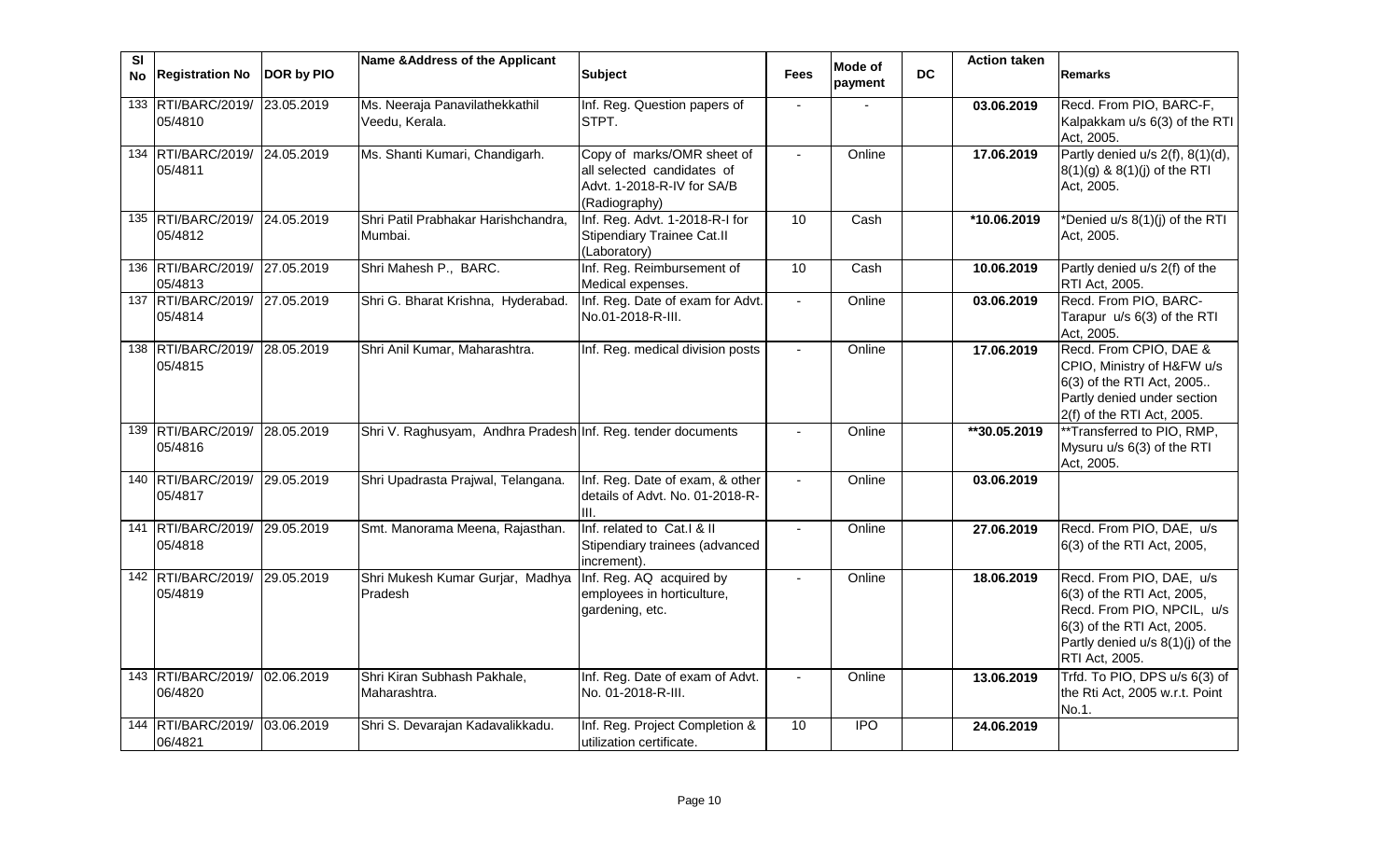| SI | No Registration No                       | DOR by PIO | Name & Address of the Applicant                                                | <b>Subject</b>                                                                                                            | <b>Fees</b>    | <b>Mode of</b><br>payment | <b>DC</b> | <b>Action taken</b> | <b>Remarks</b>                                                                                                                                            |
|----|------------------------------------------|------------|--------------------------------------------------------------------------------|---------------------------------------------------------------------------------------------------------------------------|----------------|---------------------------|-----------|---------------------|-----------------------------------------------------------------------------------------------------------------------------------------------------------|
|    | 145 RTI/BARC/2019/<br>06/4822            | 03.06.2019 | Shri Ajay kumar, Rajasthan                                                     | Req.for copy of question paper<br>& Answer key of Advt. 1-2016-<br>R-I for Stipendiary Trainee<br>Cat.II (Electrician)    | $\blacksquare$ | Online                    |           | 24.06.2019          | Recd. From PIO, BARC,<br>Tarapur, u/s 6(3) of the RTI<br>Act, 2005.<br>Partly denied u/s 8(1)(d) of the<br>RTI Act, 2005.                                 |
|    | 146 RTI/BARC/2019/<br>06/4823            | 04.06.2019 | Miss Monika Saini, Uttar Pradesh.                                              | Inf. Reg. Salary certificate of<br><b>BARC</b> employee                                                                   | $\blacksquare$ | Online                    |           | 19.06.2019          | Recd. From PIO,<br>BARC, Tarapur, u/s 6(3) of<br>the RTI Act, 2005.<br>Partly denied u/s 2(f) of the<br>RTI Act, 2005.                                    |
|    | 147 RTI/BARC/2019/<br>06/4824            | 06.06.2019 | Shri Sher Singh Meena, Rajasthan.                                              | Req. For copy of OMR sheet &<br>question paper of Advt. 1-2018-<br>R-I for Stipendiary Trainee<br>Cat.II (Plant Operator) |                | Online                    |           | 24.06.2019          | Partly denied u/s 8(1)(d) of the<br>RTI Act, 2005.                                                                                                        |
|    | 148 RTI/BARC/2019/<br>06/4825            | 06.06.2019 | Ms. Shanti Kumari, Chandigarh.                                                 | Inf. Reg. Recruitment process<br>of para medical post in BARC.                                                            |                | Online                    |           | 26.06.2019          |                                                                                                                                                           |
|    | 149 RTI/BARC/2019/<br>06/4826            | 06.06.2019 | Ms. Shanti Kumari, Chandigarh.                                                 | Copy of final asessment sheet<br>also select list & wait list<br>against Advt. For SA/B<br>(radiography                   | $\sim$         | Online                    |           | 27.06.2019          | Partly denied u/s 8(1)(j) of the<br>RTI Act, 2005.                                                                                                        |
|    | 150 RTI/BARC/2019/<br>06/4827            | 06.06.2019 | Shri Akhilesh Kumar Yadav, Uttar<br>Pradesh.                                   | Inf. Reg. Scored marks by self<br>& other candidate against Advt.<br>D000153-000427                                       |                | Online                    |           | $*$ 07.06.2019      | **Trfd. To PIO, DPS, Mumbai<br>u/s 6(3) of the RTI Act, 2005.                                                                                             |
|    | 151 RTI/BARC/2019/<br>06/4828            | 06.06.2019 | Shri B.B. Naik, Amravati.                                                      | Inf. Reg.HWB-K, SC/ST<br>Promotion cases (SA/E -SA/F)<br>2010.                                                            | 50             | <b>IPO</b>                |           | 28.06.2019          | Transferred to PIO, HWB,<br>Mumbai u/s 6(3) of the RTI<br>Act, 2005 pertaining to point<br>No. (3).<br>Partly denied u/s 8(1)(j) of the<br>RTI act, 2005. |
|    | 152 RTI/BARC/2019/ 07.06.2019<br>06/4829 |            | Shri Gandreti Manoj Kumar, Andhra   Inf. Reg. Date of exam for the<br>Pradesh. | post of UDC of Advt. No. 01-<br>2018-R-III.                                                                               |                | Online                    |           | 19.06.2019          | Partly denied u/s 2(f) of the<br>RTI Act, 2005.                                                                                                           |
|    | 153 RTI/BARC/2019/<br>06/4830            | 08.06.2019 | Shri Rahul Singh, Uttar Pradesh.                                               | Inf. Reg. BARC employee                                                                                                   |                | Online                    |           | 24.06.2019          | Partly denied u/s 8(1)(j) of the<br>RTI Act, 2005.                                                                                                        |
|    | 154 RTI/BARC/2019/ 09.06.2019<br>06/4831 |            | Shri Anurag, Pune, Maharashtra.                                                | Inf. Reg. Date of exam for the<br>post of UDC of Advt. No. 01-<br>2018-R-III.                                             |                | Online                    |           | 19.06.2019          | Partly denied u/s 2(f) of the<br>RTI Act, 2005.                                                                                                           |
|    | 155 RTI/BARC/2019/<br>06/4832            | 10.06.2019 | Shri A.M. Baskaran, Tamil Nadu.                                                | Inf. Reg. rules & regulation for<br><b>Grading APAR</b>                                                                   | 10             | <b>IPO</b>                |           | 25.06.2019          | Partly denied u/s 2(f) of the<br>RTI Act, 2005.                                                                                                           |
|    | 156 RTI/BARC/2019/<br>06/4833            | 10.06.2019 | Shri A.M. Baskaran, Tamil Nadu.                                                | Copy of APAR for self<br>Page 11                                                                                          | 10             | <b>IPO</b>                |           | **13.06.2019        | **Trfd. To PIO, BARC(F),<br>Kalpakkam u/s 6(3) of the Rti<br>Act, 2005.                                                                                   |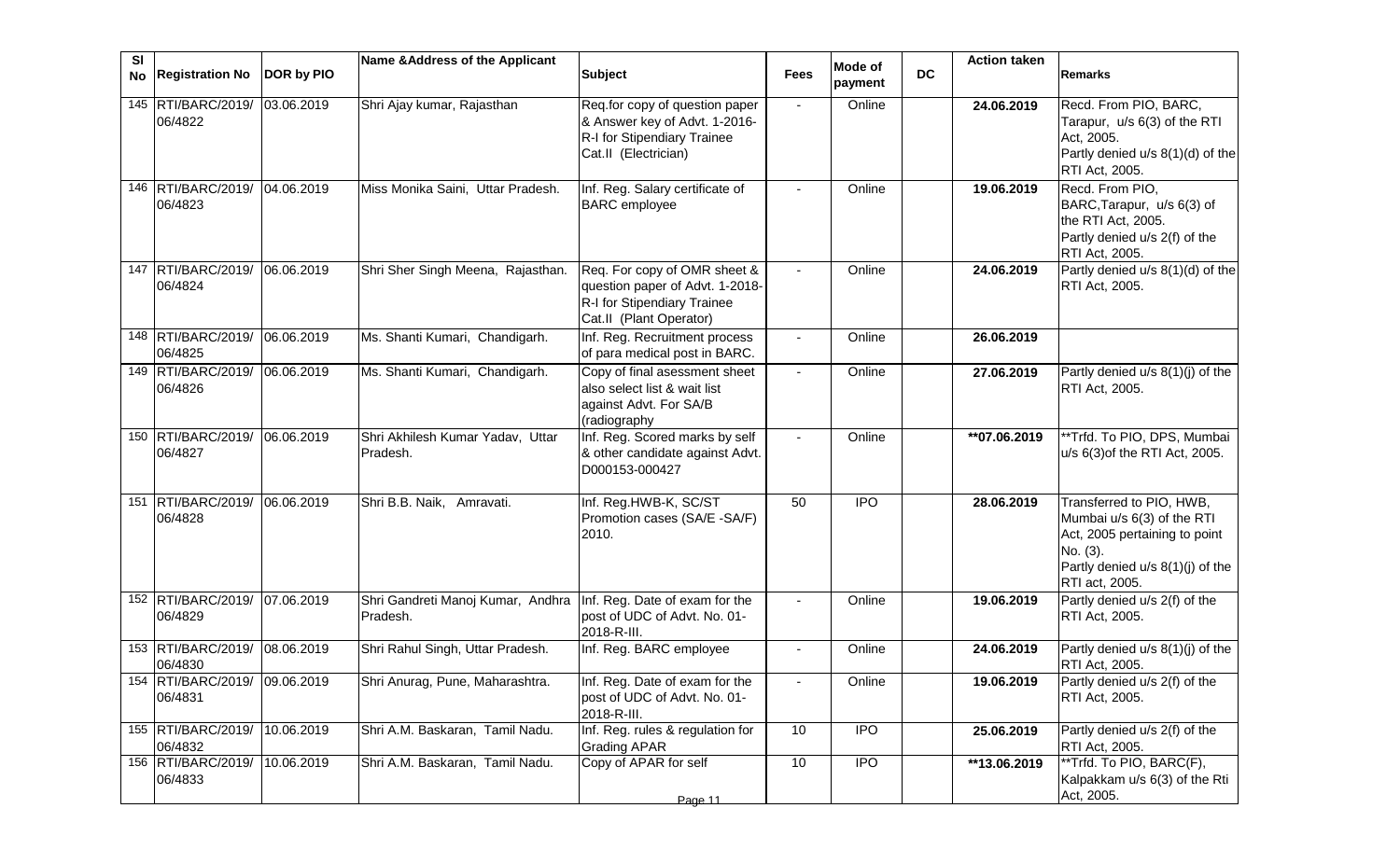| SI<br>No | <b>Registration No</b>                     | DOR by PIO | Name & Address of the Applicant                | <b>Subject</b>                                                    | <b>Fees</b> | Mode of         | <b>DC</b> | <b>Action taken</b>     | Remarks                                                                                                                          |
|----------|--------------------------------------------|------------|------------------------------------------------|-------------------------------------------------------------------|-------------|-----------------|-----------|-------------------------|----------------------------------------------------------------------------------------------------------------------------------|
|          |                                            |            |                                                |                                                                   |             | payment         |           |                         |                                                                                                                                  |
|          | 157 RTI/BARC/2019/<br>06/4834              | 11.06.2019 | Shri Ashish Singh, U.P.                        | Inf. Reg. Hindi training at BARC<br>by HWB employee.              | 10          | <b>IPO</b>      |           | 24.06.2019              | Partly denied u/s 8(1)(j) of the<br>RTI Act, 2005.                                                                               |
|          | 158 RTI/BARC/2019/<br>06/4835              | 12.06.2019 | Shri B. Sarkar, Tamilnadu.                     | Inf. Reg. BARC employee.                                          |             | Online          |           | $\overline{14.06.2019}$ | Recd. From PIO, DAE, u/s<br>6(3) of the RTI Act, 2005.<br>**Trfd. To PIO, BARCF,<br>Kalpakkam, u/s 6(3) of the<br>RTI Act, 2005. |
|          | 159 RTI/BARC/2019/<br>06/4836              | 14.06.2019 | Shri Ramachandra Naik R.,<br>Hyderabad.        | Inf. Reg. Advt. No. 01/2018 SA<br>(Radiography)                   | 10          | <b>IPO</b>      |           | <b>Under Process</b>    |                                                                                                                                  |
|          | 160 RTI/BARC/2019/<br>06/4837              | 15.06.2019 | Shri Faiz Ahmad, Hyderabad,<br>Telangana.      | Inf. Reg. Advt. No. 01-2018-R-<br>III for the post of UDC         |             | Online          |           | 28.06.2019              | Partly denied u/s 2(f) of the<br>RTI Act, 2005.                                                                                  |
|          | 161 RTI/BARC/2019/<br>06/4838              | 16.06.2019 | Shri Harminder Singh, New Dehi.                | Inf. Reg. Advt. No. 01-2018-R-<br>III for the post of UDC         |             | Online          |           | 28.06.2019              | Partly denied u/s 2(f) of the<br>RTI Act, 2005.                                                                                  |
|          | 162 RTI/BARC/2019/<br>06/4839              | 17.06.2019 | Shri Piyush Malviya, Maharashtra.              | Inf. Reg. OCES exam 2012 to<br>2018                               |             | Online          |           | <b>Under Process</b>    |                                                                                                                                  |
|          | 163 RTI/BARC/2019/<br>06/4840              | 17.06.2019 | Shri Veeraswamy Nallajarla, Andhra<br>Pradesh. | Inf. Reg. rect. Of scientific<br>officers through training school | 10          | <b>IPO</b>      |           | <b>Under Process</b>    |                                                                                                                                  |
|          | 164 RTI/BARC/2019/<br>06/4841              | 18.06.2019 | Shri R. D. Mishra, Durga Vihar<br>Colony.      | Inf. Reg. Atomic energy waste<br>management                       |             | Online          |           |                         | Under Process Rcd. From PIO, DAE u/s 6(3)<br>of the RTI Act, 2005.                                                               |
|          | 165 RTI/BARC/2019/<br>06/4842              | 18.06.2019 | Shri Prasanna Deepak Awachat,<br>Maharashtra.  | Inf. Reg. Work Assistant exam                                     |             | Online          |           |                         | Under Process Rcd. From PIO, BARC,<br>Tarapur u/s 6(3) of the RTI<br>Act, 2005.                                                  |
|          | 166 RTI/BARC/2019/<br>06/4843              | 19.06.2019 | Shri Prashant Ashok Londhe, Nasik.             | Inf. Reg. status of transfer<br>application of self.              | 10          | Cash            |           | <b>Under Process</b>    |                                                                                                                                  |
|          | 167 RTI/BARC/2019/<br>06/4844              | 19.06.2019 | Shri Prashant Ashok Londhe, Nasik.             | Inf w.r.t. disciplinary<br>proceedings of self.                   | 10          | Cash            |           | <b>Under Process</b>    |                                                                                                                                  |
|          | 168 RTI/BARC/2019/<br>06/4845              | 19.06.2019 | Shri Terrence Fernandes,<br>Vadodara.          | Details regarding construction<br>of residential building         | 10          | DD              |           | **24.06.2019            | **Transferred to PIO,<br>DCSEM, Mumbai u/s 6(3) of<br>the RTI Act, 2005.                                                         |
|          | 169 RTI/BARC/2019/ 20.06.2019<br>06/4846   |            | Shri Ghanshyam Dass Jindal, Navi<br>Mumbai.    | Inf. Reg CHSS card renewal                                        | 10          | Cash            |           | <b>Under Process</b>    |                                                                                                                                  |
|          | 170 RTI/BARC/2019/ 22.06.2019<br>06/4847   |            | Shri Anil Kumar, Maharashtra.                  | Inf. Reg. Advt. No. 01/2018 SA<br>(Radiography)                   |             | Online          |           | <b>Under Process</b>    |                                                                                                                                  |
|          | 171 RTI/BARC/2019/ 23.06.2019<br>06/4848   |            | Shri Sandeep Budida, Andhra<br>Pradesh.        | Inf. Reg. Advt. No. 01-2018-R-<br>III for the post of UDC         |             | Online          |           | <b>Under Process</b>    |                                                                                                                                  |
|          | 172 RTI/BARC/2019/ 24.06.2019<br>06/4849   |            | Mrs. Chakka Hemalatha, A.P.                    | Inf. Reg. Her husband, BARC<br>Employee                           | 10          | <b>IPO</b>      |           | <b>Under Process</b>    |                                                                                                                                  |
|          | 173 RTI/BARC/2019/ 24.06.2019<br>06/4850   |            | Mrs. Chakka Hemalatha, A.P.                    | Inf. Reg. Her husband, BARC<br>Employee                           | 10          | <b>IPO</b>      |           | <b>Under Process</b>    |                                                                                                                                  |
|          | 174   RTI/BARC/2019/ 24.06.2017<br>06/4851 |            | Shri Sundarrajan, Chennai.                     | Inf. Reg. Kudankulam Project<br>Page 12                           |             | Paid at<br>AERB |           |                         | Under Process   Rcd. From PIO, DAE u/s 6(3)<br>of the RTI Act, 2005 w.r.t.<br>Point No. 4.                                       |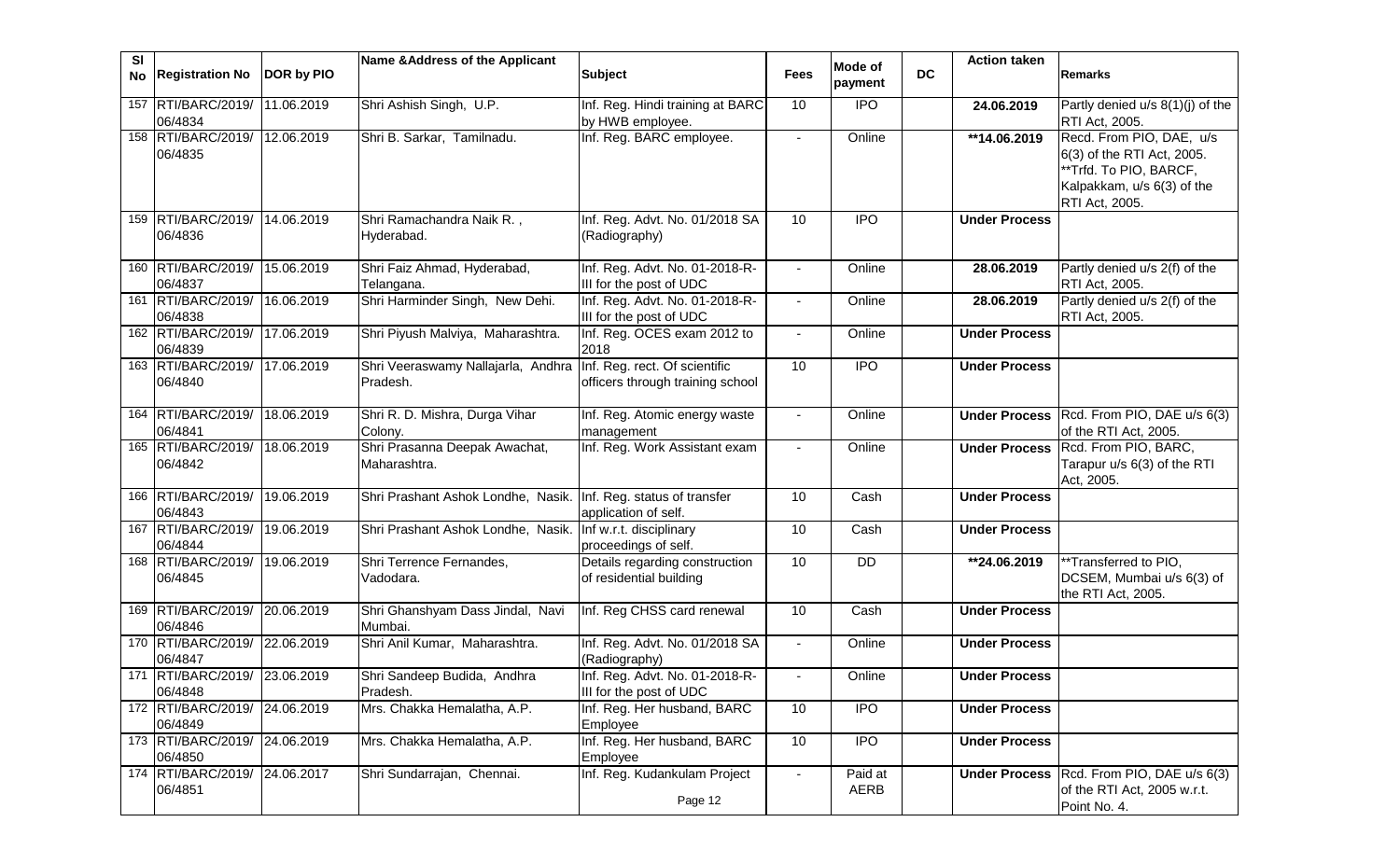| <b>SI</b> | No Registration No                       | <b>DOR by PIO</b> | Name & Address of the Applicant                                   | <b>Subject</b>                                                              | <b>Fees</b>    | Mode of<br>payment | <b>DC</b> | <b>Action taken</b>  | Remarks                                                                                                          |
|-----------|------------------------------------------|-------------------|-------------------------------------------------------------------|-----------------------------------------------------------------------------|----------------|--------------------|-----------|----------------------|------------------------------------------------------------------------------------------------------------------|
|           | 175 RTI/BARC/2019/ 24.06.2019<br>06/4852 |                   | Shri Ashutosh, Maharashtra.                                       | Inf. Reg. Advt. No. 01-2018-R-I<br>Cat.I                                    |                | Online             |           | <b>Under Process</b> |                                                                                                                  |
|           | 176 RTI/BARC/2019/ 25.06.2019<br>06/4853 |                   | Shri Ananda K.N., Mysuru.                                         | Inf. Reg. Air travel by SA/D & E                                            | 10             | <b>IPO</b>         |           | <b>Under Process</b> |                                                                                                                  |
|           | 177 RTI/BARC/2019/ 25.06.2019<br>06/4854 |                   | Shri Shukdev Kumar, Bihar.                                        | Inf. Reg. Advt. No. 01-2018-R-I<br>Cat.II -own marks & Cutoff<br>lmarks     | $\sim$         | Online             |           | <b>Under Process</b> |                                                                                                                  |
|           | 178 RTI/BARC/2019/ 25.06.2019<br>06/4855 |                   | Ms. Shanti Kumari, Chandigarh.                                    | Inf. Reg. Recruitment process<br>of para medical posts in BARC.             | $\blacksquare$ | Online             |           | <b>Under Process</b> | Transferred online to PIO,<br>DAE, Mumbai u/s 6(3) of the<br>RTI Act, 2005 pertaining to<br>point Nos. 2, 3 & 6. |
|           | 179 RTI/BARC/2019/<br>06/4856            | 25.06.2019        | Shri Pranav Gupta, Madhya Pradesh. Inf. Reg. Payment of Stipend   | during internship in BARC                                                   |                | Online             |           | <b>Under Process</b> |                                                                                                                  |
|           | 180 RTI/BARC/2019/ 27.06.2019<br>06/4857 |                   | Shri KVSV Lakshmaji Rao, Kakinada. Inf. Reg. Determination of age | of Ink.                                                                     | 10             | <b>IPO</b>         |           | <b>Under Process</b> |                                                                                                                  |
|           | 181 RTI/BARC/2019/<br>06/4858            | 28.06.2019        | Shri Kartik Kumar, WB.                                            | Inf. Reg. STPT question papers<br>& answer keys                             | 10             | $\overline{1}$     |           | <b>Under Process</b> |                                                                                                                  |
|           | 182 RTI/BARC/2019/<br>06/4859            | 28.06.2019        | Shri Abul Hassan, Advocate,<br>Kolkata.                           | Inf. Reg. salary details of BARC<br>employee                                | 10             | $\overline{1}$     |           | <b>Under Process</b> |                                                                                                                  |
|           | 183 RTI/BARC/2019/<br>06/4860            | 28.06.2019        | Shri Anil Kumar, Bihar.                                           | Inf. Reg. Advt. No. 01/2018 SA<br>(Radiography)                             |                | Online             |           | <b>Under Process</b> | Recd. From PIO, BARC,<br>Tarapur, u/s 6(3) of the RTI<br>Act, 2005.                                              |
|           | 184 RTI/BARC/2019/<br>06/4861            | 28.06.2019        | Shri Shekh Mohsin, Madhya<br>Pradesh.                             | Inf. Reg. Recruitment &<br>promotion guidelines for direct<br>recruited S&T |                | Online             |           | <b>Under Process</b> |                                                                                                                  |
|           | 185 RTI/BARC/2019/<br>06/4862            | 28.06.2019        | Shri Mukesh Kumar Gurjar, Madhya<br>Pradesh                       | Inf.reg. AQ in Horticulture<br>discipline                                   |                | Online             |           | <b>Under Process</b> |                                                                                                                  |
|           | 186 RTI/BARC/2019/ 29.06.2019<br>06/4863 |                   | Shri K. Hari Prasath, Kumbakonam.                                 | Inf. Reg. BARC employee                                                     |                | Online             |           | <b>Under Process</b> | Rcd. From PIO, DAE u/s 6(3)<br>of the RTI Act, 2005.                                                             |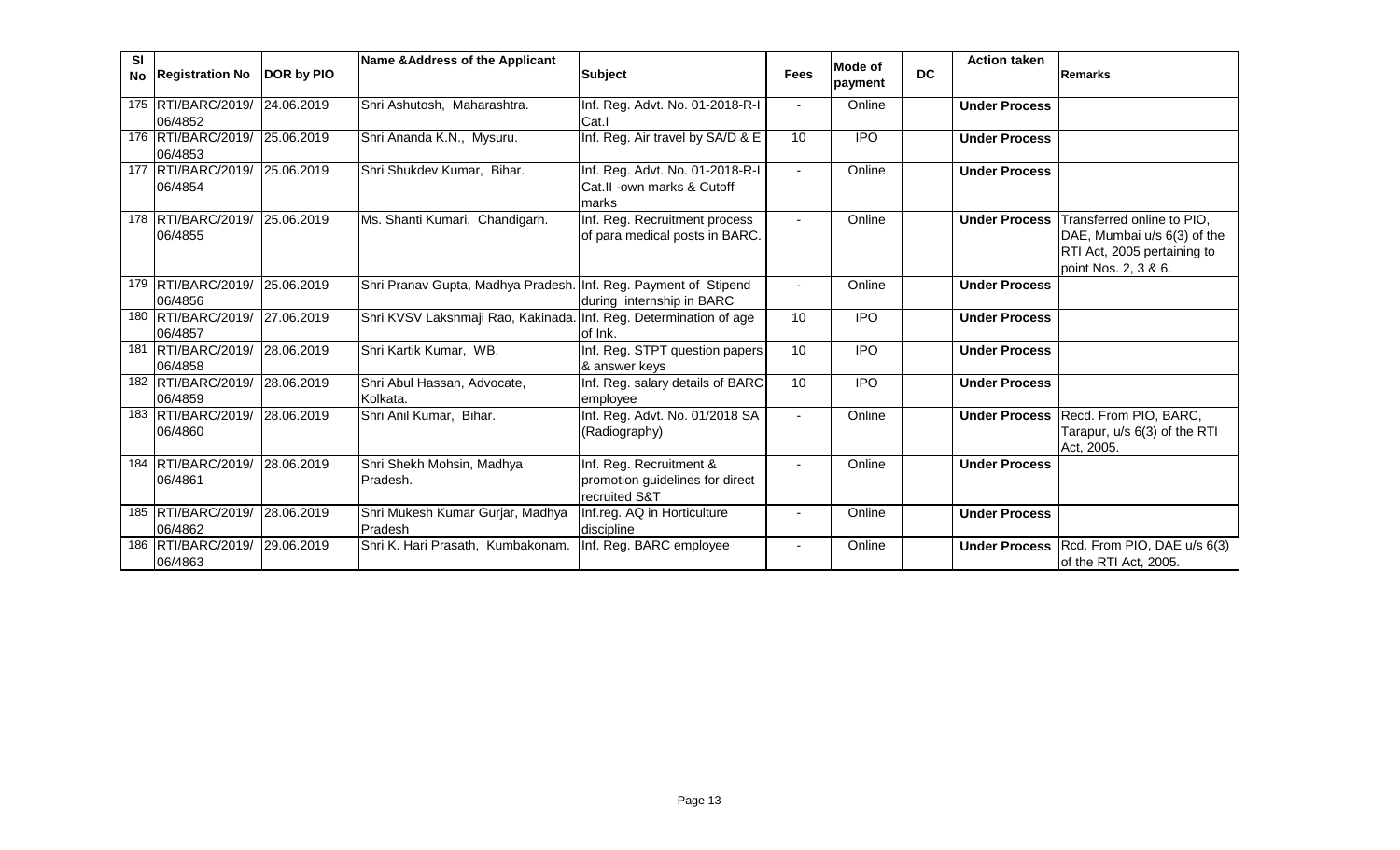## **FIRST APPEAL**

| SI             |                                                   | DOR by PIO | Name & Address of the Applicant                  | <b>Subject</b>                                                            | <b>Action taken</b> | <b>Disposal of Appeal</b>                                 | <b>Remarks</b>                                                     |
|----------------|---------------------------------------------------|------------|--------------------------------------------------|---------------------------------------------------------------------------|---------------------|-----------------------------------------------------------|--------------------------------------------------------------------|
| <b>No</b>      | Registration                                      |            |                                                  |                                                                           |                     |                                                           |                                                                    |
| $\mathbf{1}$   | <b>No</b><br>RTI/BARC/201 14.01.2019<br>9/01/4589 |            | Shri Arun Singh, Jabalpur.                       | Inf. Reg. Name of the posts &<br>promotion norms of Fire<br>Brigade.      | 13.02.2019          | Appeal received on 27.02.2019.<br>Disposed on 01.04.2019  | Inf. provided as per<br>Appellate Order<br>provided on 02.04.2019. |
| $\overline{2}$ | RTI/BARC/201 13.02.2019<br>9/02/4636              |            | Shri B. Dinesh Sriharsha,<br>Telangana.          | Inf. Reg. bond transfer w.r.t.<br><b>OCES</b>                             | *11.03.2019         | Appeal received on11.03.2019.<br>Disposed on 01.04.2019   |                                                                    |
| 3              | RTI/BARC/201 30.01.2019<br>9/01/4609              |            | Shri Satish Shankar Rao<br>Sonwalkar, Telangana. | Inf. Reg. Date of Pension<br>implementation in BARC                       | 14.02.2019          | Appeal received on 12.03.2019.<br>Disposed on 01.04.2019. | Inf. Provided as per<br>Appellate Order on<br>03.04.2019.          |
| 4              | RTI/BARC/201 01.03.2019<br>9/03/4661              |            | Shri Dushyant Mulmule,<br>Maharashtra.           | Inf. Reg. UDC exam & other<br>details                                     | 19.03.2019          | Appeal received on 22.03.2019.<br>Disposed on 24.04.2019. |                                                                    |
| 5              | RTI/BARC/201 02.01.2019<br>9/01/4570              |            | Shri Shashi Kant, Mumbai.                        | Inf. Reg. Writ Petition 2018                                              | 31.01.2019          | Appeal received on 26.03.2019.<br>Disposed on 02.05.2019. |                                                                    |
| 6              | RTI/BARC/201 12.02.2019<br>9/02/4634              |            | Shri R.S. Zade, Mumbai.                          | Copies of documents w.r.t.<br>Official correspondence<br>made to self.    | 07.03.2019          | Appeal received on 27.03.2019.<br>Disposed on 02.05.2019. |                                                                    |
| $\overline{7}$ | RTI/BARC/201 03.03.2019<br>9/03/4664              |            | Dr. S. Venugopal, Nagaland                       | Inf. Reg. PRIS to outstanding<br>Scientists from 2010-11 to<br>2014-2015. | *25.03.2019         | Appeal received on 06.04.2019.<br>Disposed on 20.05.2019. | Inf. Prov. As per appellate<br>order on 22.05.2019.                |
| 8              | RTI/BARC/201 22.02.2019<br>9/02/4652              |            | Ms. Lakshmi Gopinathan, Navi<br>Mumbai.          | Inf. Reg. Transfer of BARC<br>technology                                  | 22.03.2019          | Appeal received on 09.04.2019.<br>Disposed on 02.05.2019. | Inf. Provided as per<br>Appellate Order on<br>09.05.2019.          |
| 9              | RTI/BARC/201 28.03.2019<br>9/03/4701              |            | Shri Mohan Mukesh Malviya,<br>Rajasthan.         | Inf. Reg. Cut off marks and<br>Question papers of OCES.                   | 10.04.2019          | Appeal received on 11.04.2019.<br>Disposed on 02.05.2019. |                                                                    |
| 10             | RTI/BARC/201 14.03.2019<br>9/03/4684              |            | Shri N.L. Meena, 31/185,<br>Rajasthan.           | To provide copy of norms for<br>track changing promotion                  | 05.04.2019          | Appeal received on 17.04.2019.<br>Disposed on 02.05.2019. | Inf. Provided as per<br>Appellate Order on<br>10.05.2019.          |

**Quaterly Report on Implementation of RTI for the period from 01.04.2019 to 30.06.2019**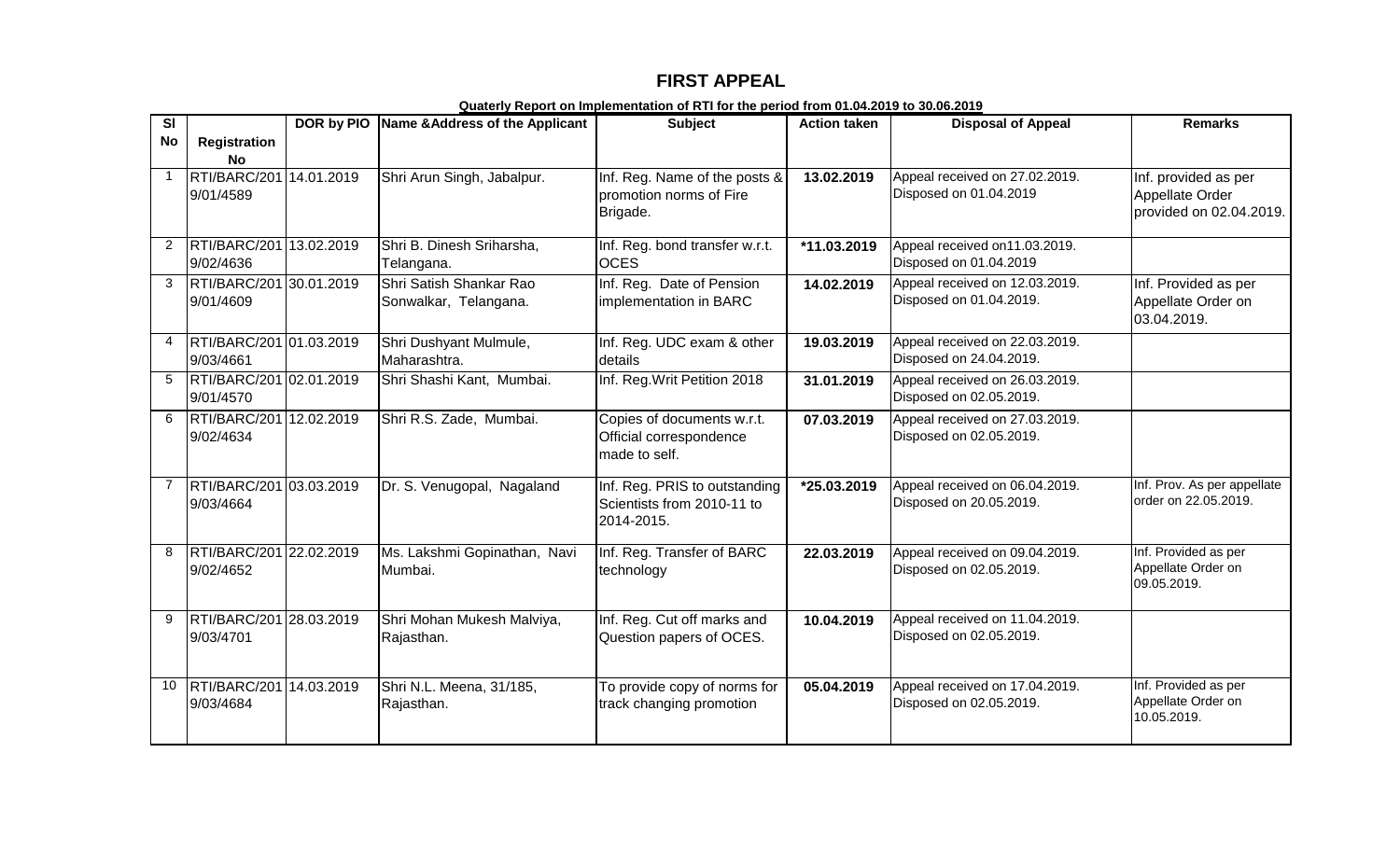| SI              |                                            | DOR by PIO Name & Address of the Applicant                                     | <b>Subject</b>                                                                                                                                                            | <b>Action taken</b> | <b>Disposal of Appeal</b>                                 | <b>Remarks</b>                                           |
|-----------------|--------------------------------------------|--------------------------------------------------------------------------------|---------------------------------------------------------------------------------------------------------------------------------------------------------------------------|---------------------|-----------------------------------------------------------|----------------------------------------------------------|
| <b>No</b>       | Registration                               |                                                                                |                                                                                                                                                                           |                     |                                                           |                                                          |
|                 | <b>No</b>                                  |                                                                                |                                                                                                                                                                           |                     |                                                           |                                                          |
| 11              | RTI/BARC/201 28.03.2019<br>9/03/4700       | Ms. Neeraja, Kerala.                                                           | Inf. Reg. Question papers of<br>STPT.                                                                                                                                     | 09.04.2019          | Appeal received on 19.04.2019.<br>Disposed on 02.05.2019. |                                                          |
| 12 <sup>2</sup> | RTI/BARC/201 13.03.2019<br>9/03/4682       | Smt. Manorama Meena,<br>Rajasthan.                                             | To provide question papers&<br>ans key for STPT-18-SA<br>(Mech.Engg.) & copies of<br>order related to Cat.I & II<br><b>Stipendiary trainees</b><br>(advanced increments). | 12.04.2019          | Appeal received on 20.04.2019.<br>Disposed on 14.05.2019. | Inf. Provided as per<br>Appellate Order on<br>16.05.2019 |
|                 | 13 RTI/BARC/201 10.04.2019<br>9/04/4726    | Smt. Manorama Meena,<br>Rajasthan.                                             | Inf. Reg. Implementation of<br>orders in DAE Unit w.r.t.<br>Cat.I & II Stipendiary trainees<br>(advanced increment).                                                      | 16.04.2019          | Appeal received on 21.04.2019.<br>Disposed on 08.05.2019. |                                                          |
|                 | 14 RTI/BARC/201 08.04.2019<br>9/04/4722    | Shri Ram Bachan, Uttar Pradesh. Inf. Reg. APAR of self.                        |                                                                                                                                                                           | *26.04.2019         | Appeal received on 30.04.2019.<br>Disposed on 09.05.2019. |                                                          |
|                 | 15  RTI/BARC/201   14.03.2019<br>9/03/4683 | Ms. Lalitha S. Raman, Mumbai.                                                  | To provide a copy of email.                                                                                                                                               | 04.04.2019          | Appeal received on 03.05.2019.<br>Disposed on 16.05.2019. |                                                          |
| 16              | RTI/BARC/201 30.04.2019<br>9/04/4761       | Shri Santosh Chintaman Bhopale, Inf. Reg. Advt. 1-2018-R-I for<br>Maharashtra. | Stipendiary Trainee Cat.II                                                                                                                                                | 17.05.2019          | Appeal received on 17.05.2019.<br>Disposed on 04.06.2019. |                                                          |
|                 | 17   RTI/BARC/201 05.04.2019<br>9/04/4718  | Dr. Sailen Ghosh, Mumbai.                                                      | Inf. Reg. decision taken on<br>letter given by self.                                                                                                                      | 03.05.2019          | Appeal received on 28.05.2019.<br>Disposed on 21.06.2019  |                                                          |
| 18              | RTI/BARC/201 25.04.2019<br>9/04/4751       | Shri Vinay Karanam, Mumbai.                                                    | Inf. Reg. complaint made by<br>self                                                                                                                                       | 23.05.2019          | Appeal received on 28.05.2019.<br><b>Under Process</b>    |                                                          |
|                 | 19 RTI/BARC/201 09.04.2019<br>9/04/4724    | Smt. Manorama Meena,<br>Rajasthan.                                             | Inf. Reg. Copies of order<br>related to Cat.I & II<br>Stipendiary trainees<br>(advanced increment).                                                                       | 06.05.2019          | Appeal received on 29.05.2019.<br><b>Under Process</b>    |                                                          |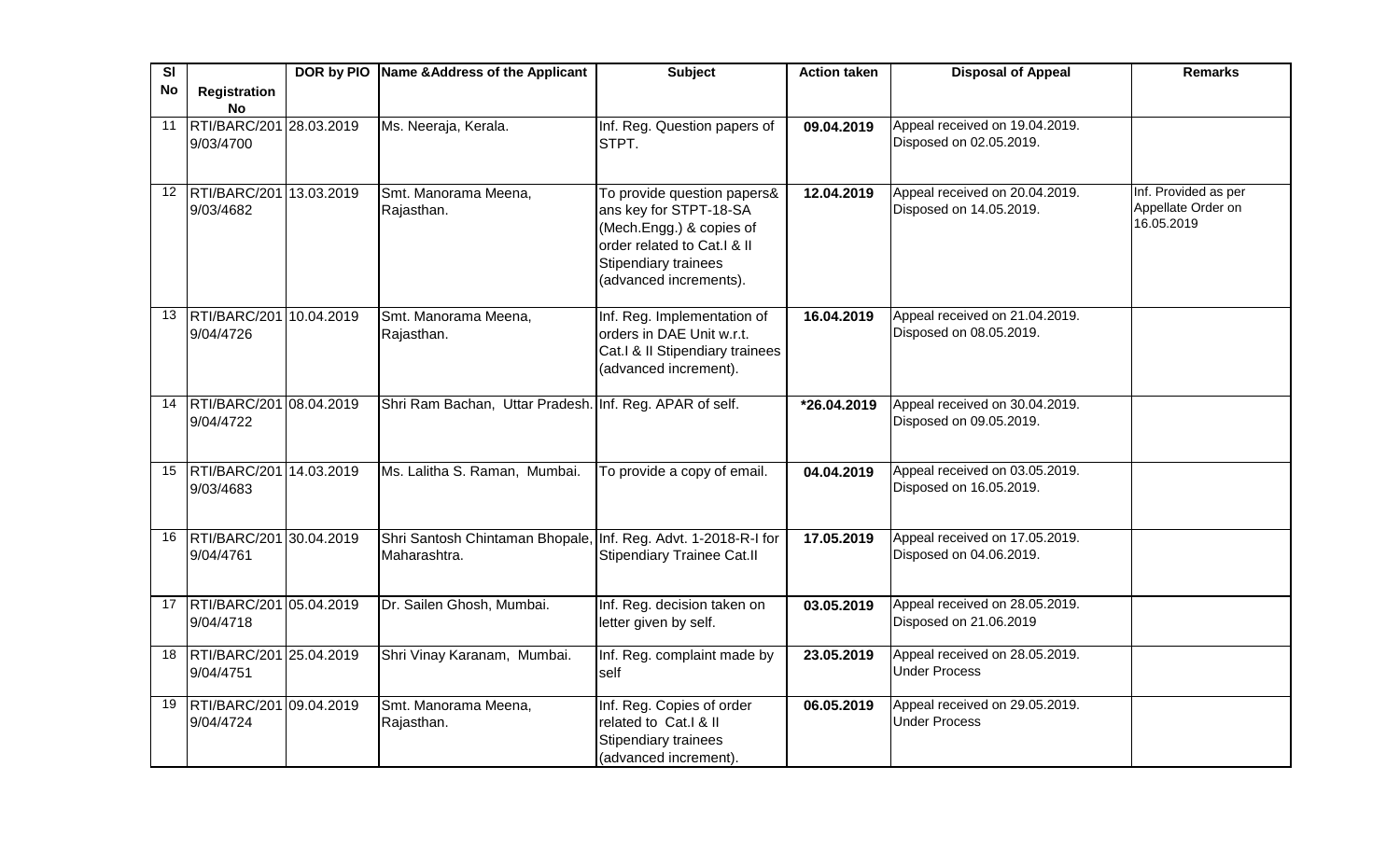| SI        |                                      | DOR by PIO Name & Address of the Applicant                             | <b>Subject</b>                                                                                          | <b>Action taken</b> | <b>Disposal of Appeal</b>                                 | <b>Remarks</b> |
|-----------|--------------------------------------|------------------------------------------------------------------------|---------------------------------------------------------------------------------------------------------|---------------------|-----------------------------------------------------------|----------------|
| <b>No</b> | <b>Registration</b><br>No            |                                                                        |                                                                                                         |                     |                                                           |                |
| 20        | RTI/BARC/201 15.05.2019<br>9/05/4794 | Shri Anil Kumar, Bihar.                                                | Inf. Reg. medical division<br>posts                                                                     | *29.05.2019         | Appeal received on 30.05.2019.<br>Disposed on 25.06.2019  |                |
| 21        | RTI/BARC/201 03.05.2019<br>9/05/4767 | Smt. R. Vijaya Mathangee Iyer,<br>Mumbai.                              | Inf. Reg. Outward number<br>details                                                                     | 20.05.2019          | Appeal received on 30.05.2019.<br>Disposed on 13.06.2019. |                |
| 22        | RTI/BARC/201 20.05.2019<br>9/05/4799 | Shri R. Madhan, Tamilnadu.                                             | Inf. Reg. eligibility of<br>AICTE/UGC Engg. Degree<br>for OCES in DAE                                   | *29.05.2019         | Appeal received on 03.06.2019.<br>Disposed on 26.06.2019. |                |
| 23        | RTI/BARC/201 16.05.2019<br>9/05/4797 | Shri Rohit Janardhan Raghatwan, Inf. Reg. List of SC/St<br>Maharashtra | employees                                                                                               | 31.05.2019          | Appeal received on 13.06.2019.<br>Under process.          |                |
| 24        | RTI/BARC/201 10.04.2019<br>9/04/4725 | Shri Pankaj Kumar, Uttar<br>Pradesh                                    | Inf. Reg. Norms/ guidelines<br>for recruitment and<br>absorption of CAT I trainees                      | 09.05.2019          | Appeal received on 13.06.2019.<br>Under process.          |                |
| 25        | RTI/BARC/201 21.04.2019<br>9/04/4742 | Smt. Manorama Meena,<br>Rajasthan.                                     | Inf. Reg. Advance Increments<br>to Category -II Trainees.                                               | 15.05.2019          | Appealreceived on 14.06.2019.<br>Under process.           |                |
| 26        | RTI/BARC/201 10.05.2019<br>9/05/4783 | Shri Aftaab Sethi, New Delhi.                                          | Inf. Reg. Question papers &<br>answer key for OCES-DGFS                                                 | *16.05.2019         | Appeal received on 15.06.2019.<br>Disposed on 27.06.2019  |                |
| 27        | RTI/BARC/201 24.05.2019<br>9/05/4811 | Ms. Shanti Kumari, Chandigarh.                                         | Copy of marks/OMR sheet of<br>all selected candidates of<br>Advt. 1-2018-R-IV for SA/B<br>(Radiography) | 17.06.2019          | Appeal received on 19.06.2019.<br>Under process.          |                |
| 28        | RTI/BARC/201 14.05.2019<br>9/05/4790 | Shri B.Das, Tamilnadu                                                  | Reg. Copy of guidelines for<br><b>S&amp;T Merit Promotion</b>                                           | 03.06.2019          | Appeal received on 24.06.2019.<br>Under process.          |                |
| 29        | RTI/BARC/201 01.05.2019<br>9/05/4763 | Shri Baren Kumar Kha,<br>Anushakti Nagar.                              | Inf. Reg. AQ/STPT                                                                                       | 29.05.2019          | Appeal received on 25.06.2019.<br>Under process.          |                |